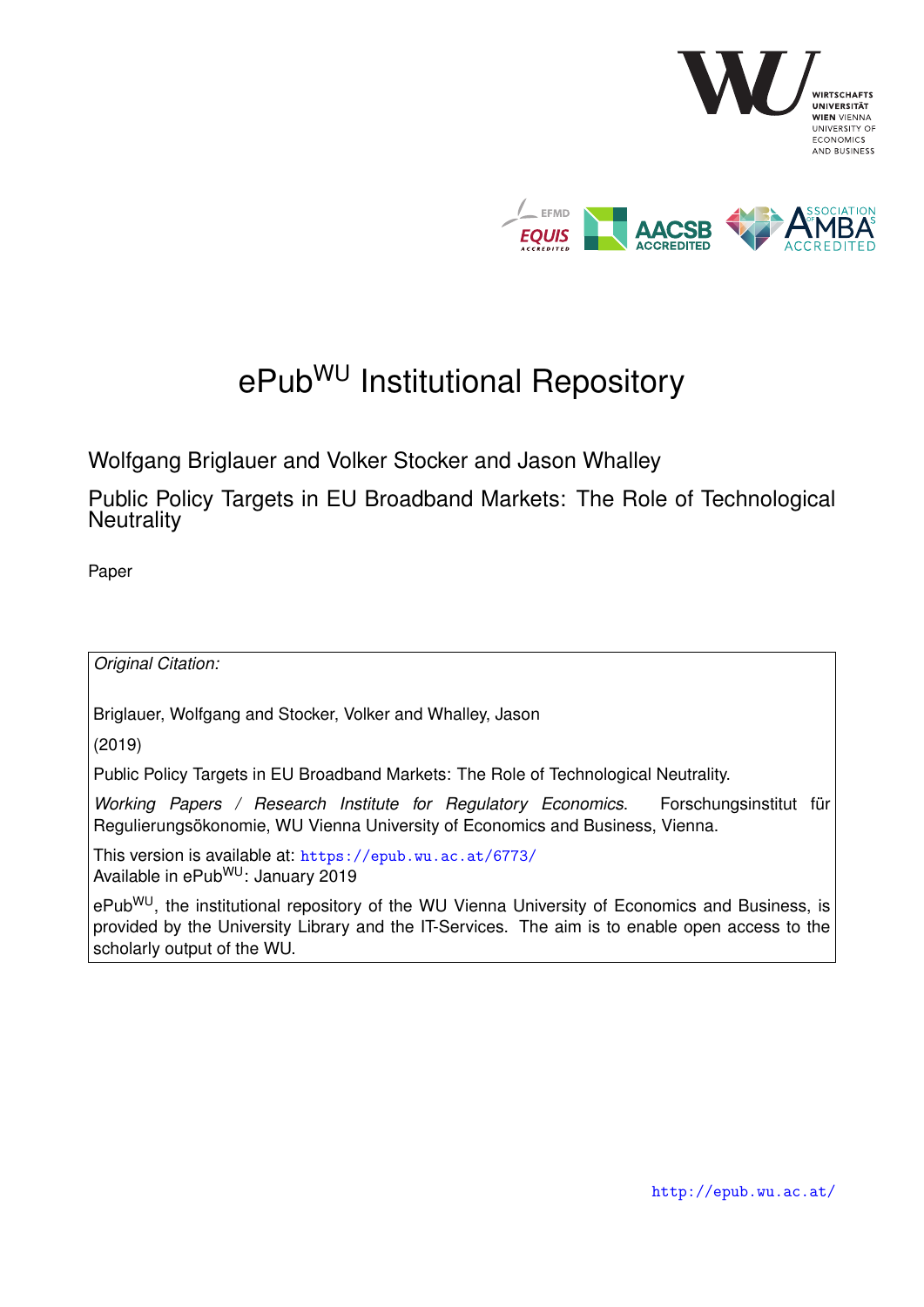# Public Policy Targets in EU Broadband Markets: The Role of Technological Neutrality

Wolfgang Briglauer<sup>1</sup>, Volker Stocker<sup>2\*</sup>, Jason Whalley<sup>3</sup>

1 - Vienna University of Economics and Business, Research Institute for Regulatory Economics, Vienna, Austria; ZEW Centre for European Economic Research, Mannheim, Germany.

2 - Chair of Network Economics, Competition Economics and Transport Science, Institute of Economics, University of Freiburg, Freiburg, Germany; Max Planck Institute for Informatics, Saarbrücken, Germany; TU Berlin, Germany.

3 - Newcastle Business School, Northumbria University, Newcastle, UK; Institut of Mines-Télècom Business School, Evry, France.

*\*Corresponding author: E*: volker.stocker@vwl.uni-freiburg.de.

#### **Abstract**

<span id="page-1-0"></span>The European Commission has recently sought to substantially revise how it regulates the telecommunication industry, with a key goal being to incentivise investment in high-speed broadband networks. Ambitious goals to incentivise investment in high-speed broadband networks have been set across the European Union, initially in the 'Digital Agenda for Europe' and more recently in its 'Gigabit strategy'. These goals reflect the view of many that there are widespread and significant socio-economic benefits associated with broadband. Our analysis explores the consequence of target setting at a European level, in terms of encouraging investment and picking which technology should be adopted within the context of technological neutrality. We demonstrate that while public policy targets might implicitly favour specific technologies, especially when gigabit targets are defined, the technological choices that occur within individual Member States are shaped by the complex and dynamic interaction between a series of path dependencies that may vary significantly across as well as within Member States. Adopting an ecosystem perspective, we propose a conceptual framework that identifies the key factors associated with technological neutrality and informs a rational decision-making process.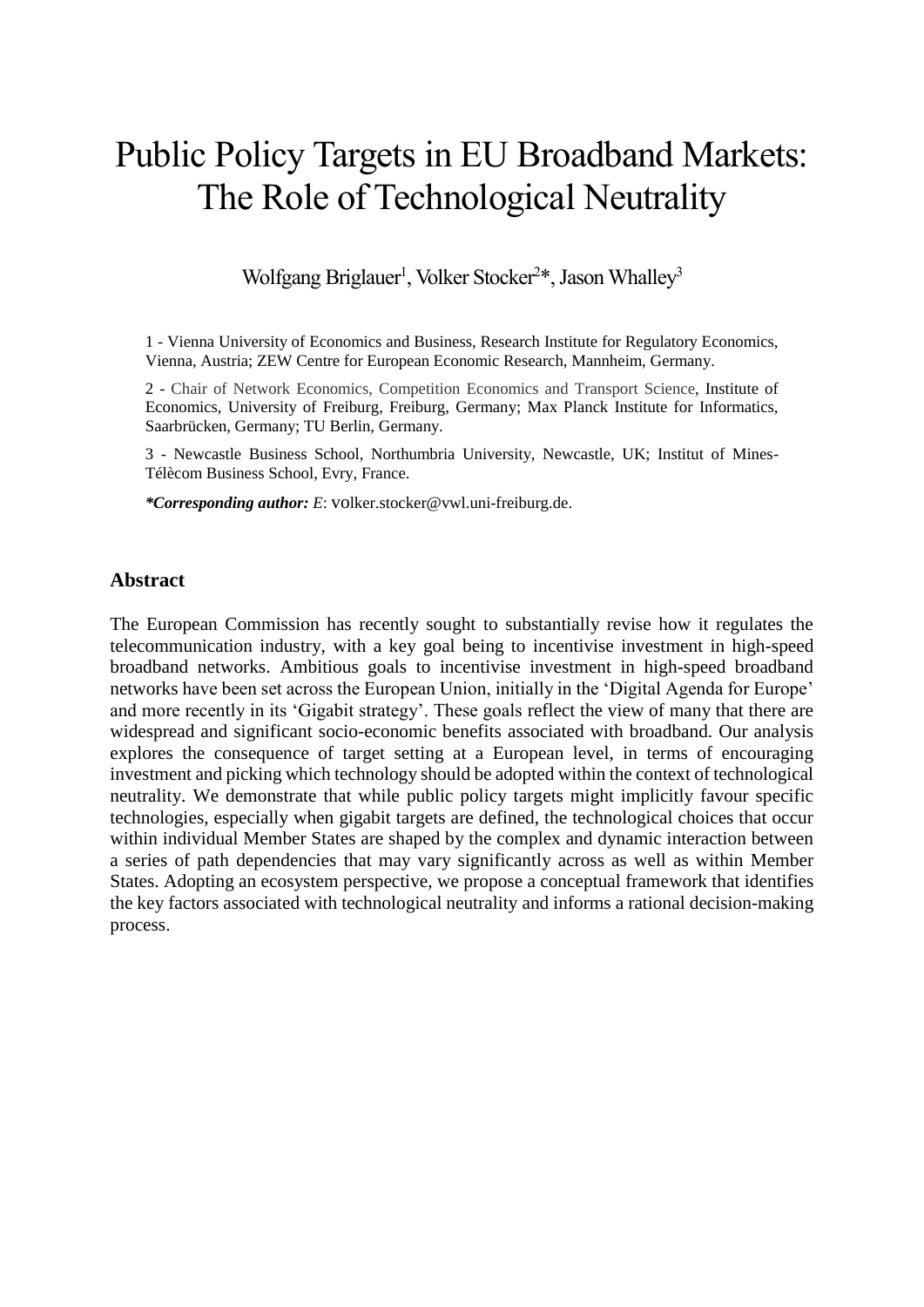### **1 Introduction**

 $\overline{a}$ 

The European Commission (EC) published its proposal for establishing the European Electronic Communications Code on 14 September 2016 (European Commission, 2016a, hereinafter the 'CODE'). Agreement on the proposal was reached in June 2018 (European Commission, 2018), with the CODE substantially revising the existing regulatory framework. In fact, one of its core elements are a series of goals to incentivize investment in new highspeed broadband infrastructure. In view of the high levels of investment required, appropriate investment incentives play an essential role in the migration towards achieving the broadband targets that have been set. When considering the relevant market developments to date in most European Union (EU) Member States, specifically the declining communications revenues and actual coverage and adoption patterns (European Commission, 2017), it seems questionable whether the existing market conditions will yield ubiquitous coverage with high-speed broadband infrastructures as well as high take-up of respective broadband services in the foreseeable future.

In view of the potential welfare gains,<sup>1</sup> and in order to push high-speed broadband deployment, the EC had already set broadband targets in 2010. The Digital Agenda for Europe (DAE) "*seeks to ensure that, by 2020, (i) all Europeans will have access to internet speeds of above 30 Mbit/s and (ii) 50% or more of European households will subscribe to internet connections above 100 Mbit/s*" (European Commission, 2010, p. 19). Building on these objectives, in 2016 the EC expressed its more ambitious longer-term objectives for 2025 emphasizing the promotion of "*very-high capacity*" fibre-based networks, which enable gigabit-connectivity via wireline and/or wireless communications infrastructures; the European Commission (2016b, pp. 35-36) proposed three strategic objectives in its 'Gigabit strategy':

- 1. Gigabit connectivity for the main socio-economic drivers;
- 2. 5G mobile data connectivity for all urban areas and major transport paths; and,

<sup>1</sup> These are related to positive externalities as a broad-scale broadband infrastructure exhibits a general-purpose technology character (Bresnahan and Trajtenberg, 1995). Broadband access provides the necessary input for an innovative and versatile ICT ecosystem and can thus be considered a formative force in facilitating innovational complementarities that encourage positive spillovers across major economic sectors (Bauer and Knieps, 2018; OECD, 2008, pp. 8-13; Schultze and Whitt, 2016, p. 86).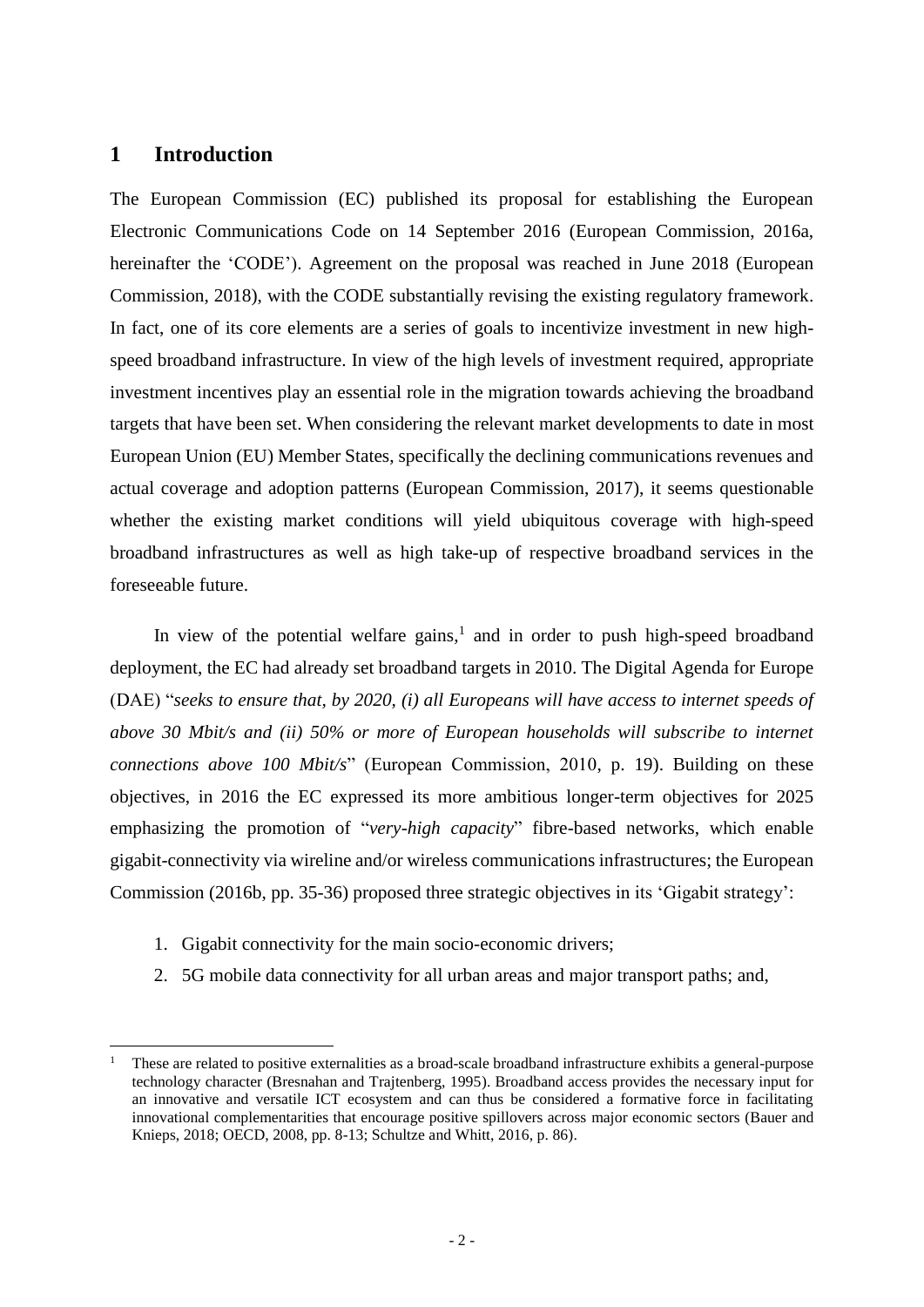3. access to Internet connections offering at least 100 Mbit/s for all European households.

Assuming that alternative technological options for high-speed broadband deployments do indeed go hand-in-hand with substantial welfare gains, the question first arises as to which policy schemes enhance or diminish investment incentives? Whereas sector-specific access regulations appear to be a relevant policy instrument to tackle network-specific (significant) market power, in those areas in which the roll-out of desired network infrastructures would not be profitable, incentivizing network roll-out through sector-specific access regulations is not an option.<sup>2</sup> In these circumstances, public policies based on subsidies would be a considerably more effective instrument to ensure the supply of broadband access in non-profitable 'white areas', especially when achieving ubiquitous deployment targets as outlined by the European Commission (2010, 2016b).

In achieving these targets, our key research question emerges: we examine whether and to what extent public policies – based on sector-specific regulations or subsidies – should favour specific technological choices in order to incentivize investments, or whether policy makers should instead delegate the decision on the optimal technology mix to market forces? This is an important question as, depending on the exact specification of broadband targets, several deployment scenarios based on different technical options appear to be technically feasible. In this context, proponents of the so-called 'technological neutrality' principle argue that none of the feasible network scenarios should be favoured a priori. Instead of such top-down elements that critically determine and pick winners, they tend to argue that market forces should identify winning technologies based on entrepreneurial search processes.<sup>3</sup>

The European Commission (2009, recital 18) explicitly introduced the concept of technological neutrality into its regulatory framework, defining it as follows:

"*The requirement for Member States to ensure that national regulatory authorities take the utmost account of the desirability of making regulation technologically neutral, that is to say that it* 

<sup>2</sup> See Briglauer and Cambini (2017) who discuss the impact of various regulatory regimes on incentivizing investment in new broadband infrastructure.

See, for example, Cave and Shortall (2016) for alternative interpretations of the principle of technological neutrality.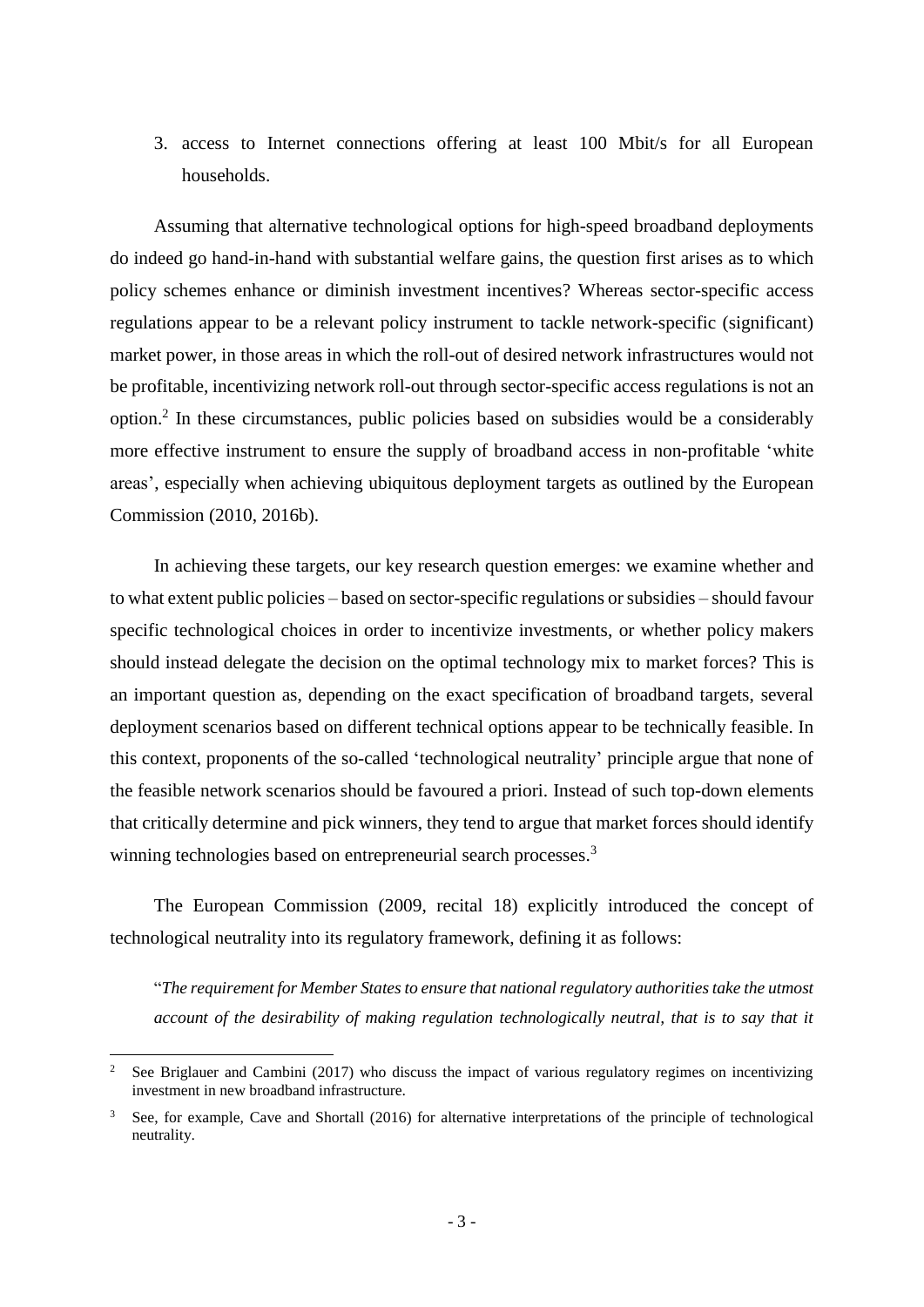*neither imposes nor discriminates in favour of the use of a particular type of technology, does not preclude the taking of proportionate steps to promote certain specific services where this is justified, for example, digital television as a means for increasing spectrum efficiency*."

While this implies the general desirability of technological neutrality, promoting a set of or even a single specific technology might sometimes be justified. In this paper, our aim is to examine the desirability of technological neutrality in conjunction with public targets as guiding policy principles in the case of high-speed broadband deployment in the specific context of the recent major review of the EU regulatory framework for electronic communications. In doing so, we adopt an ecosystem perspective taking into account past market developments in EU Member States and resulting path dependencies but also (complementary) innovations in the ecosystem.

The rest of this article is structured as follows: While Section [2](#page-4-0) provides an overview of the relevant broadband access technologies as well as corresponding terminology and definitions, market developments related to all relevant types of broadband infrastructure and the adoption of broadband services are presented in Section [3.](#page-9-0) Against this background and based on an analysis of the role of path dependencies for network evolution, Section [4](#page-13-0) then evaluates the role and relevance of technological neutrality and public policy targets as guiding principles in high-speed EU broadband markets and provides a conceptual framework for guiding a rational decision-making for broadband policies. The final Section [5](#page-30-0) summarizes and provides policy recommendations.

# <span id="page-4-0"></span>**2 The broadband ecosystem: technologies, fiberisation and convergence**

Historically, fixed-line legacy telecommunications networks were based on twisted-pair copper infrastructures that were dedicated to and purpose-built for the delivery of voice telephony services. It was these legacy networks that initially provided the infrastructural basis for the early use of the Internet via narrowband dial-up modems (see, e.g., Clark et al., 2006; Valdar, 2006, pp. 29-31). Due to the growing popularity of the Internet, and the tremendous array of associated innovations that soon began to become available, it was not long before narrowband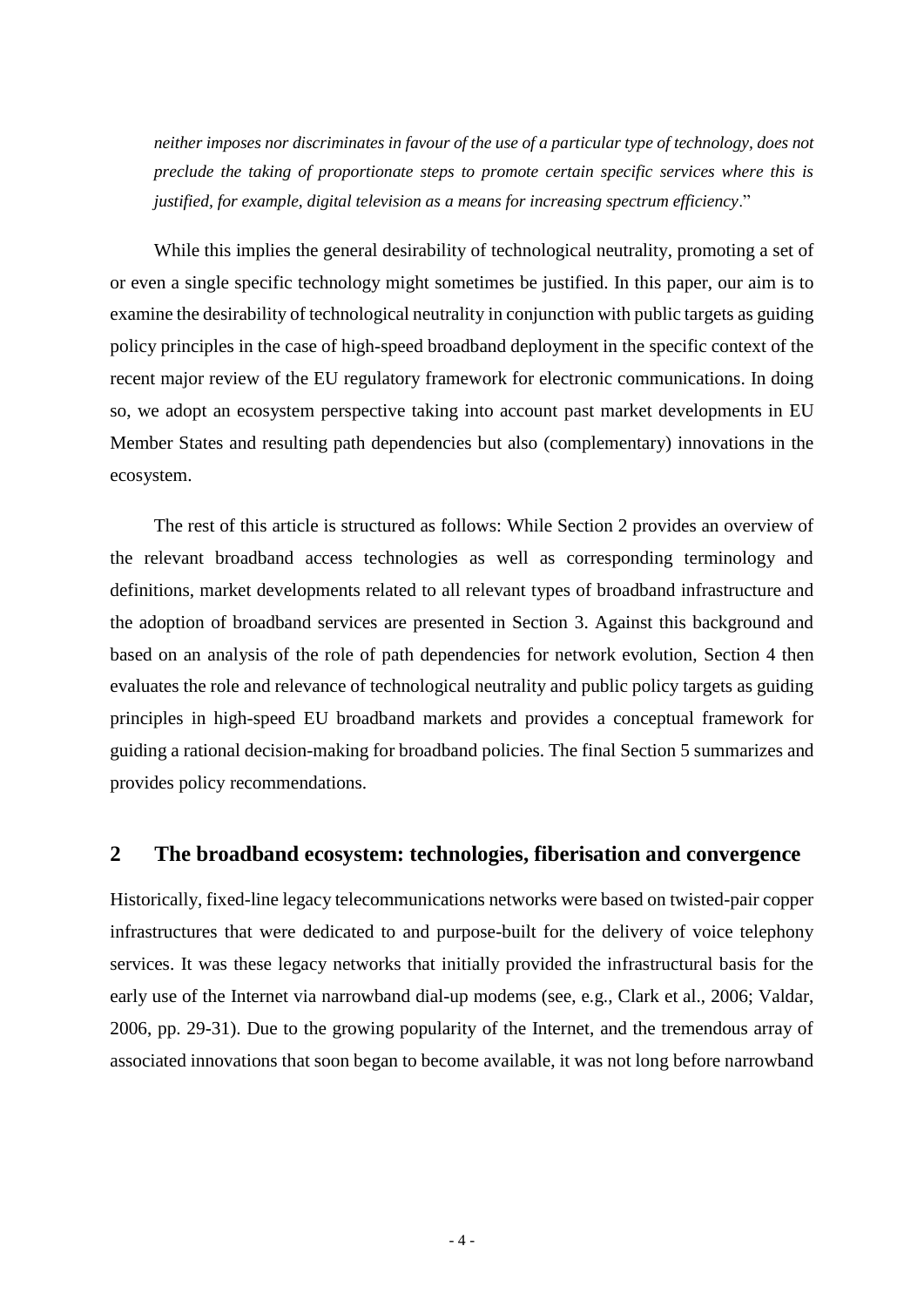access networks were upgraded to xDSL technologies<sup>4</sup> capable of delivering 'first-generation' broadband services.

This marked the beginning of rapidly increasing Internet access capabilities based on the growing 'fiberisation' of broadband networks that saw twisted-pair copper-based network elements being (gradually) replaced by fibre optic elements. The investments were significantly spurred on by the widening and rapidly evolving variety of content and application services accessible via the Internet. In this process, the migration from narrowband to broadband implied a paradigm shift. The formerly purpose-built telephone infrastructure has evolved into a multior general-purpose broadband platform that supports a wide variety of content and application services, and thus provides the infrastructural basis for far-reaching innovative activity. Innovational complementarities may further create incentives for network investments.<sup>5</sup> Even though corresponding broadband access technologies can support the simultaneous use of voice, video and data services on an IP-basis, their performance and capabilities are greatly limited by the length of the copper-based part of the local access loop. The closer fibre-optic cables are deployed to the customer's premise, that is, the 'deeper' fibre is deployed within the access network, the higher the data rates that can be achieved (Zhao et al., 2014, p. 10; FTTH Council Europe, 2018, pp. 12-13).

Depending on the reach of fibre, different 'next generation access' (NGA) broadband access technologies are available. These are all based, at least partly, on fibre-optical transmission in the access network. In contrast to traditional DSL technologies that rely on a twisted-pair copper line from the local exchange (Fibre to the Exchange, FTTEx) to the customer premises (Zarnekow et al., 2013, p. 120), FTTC is referred to when advanced DSLbased access technologies such as VDSL2 are delivered by hybrid copper-fibre local access loops. While fibre extends to street cabinets, twisted-pair copper lines typically cover the last (several hundred) meters and connect street cabinets to the customer premises. Fibre to the distribution point (FTTDp) supported by VDSL/G.fast is another recent hybrid copper-fibre

<sup>4</sup> xDSL refers to various 'Digital Subscriber Line' technologies, which provide Internet access by transmitting data over the twisted-pair copper lines of the legacy telephony network's access loop. "Very-high-bit-rate digital subscriber line" (VDSL), VDSL2 and VDSL vectoring are currently the most advanced DSL-based technologies.

<sup>5</sup> See, among others, Bauer and Knieps (2018) for a recent and detailed discussion of innovational complementarities in the current Internet ecosystem.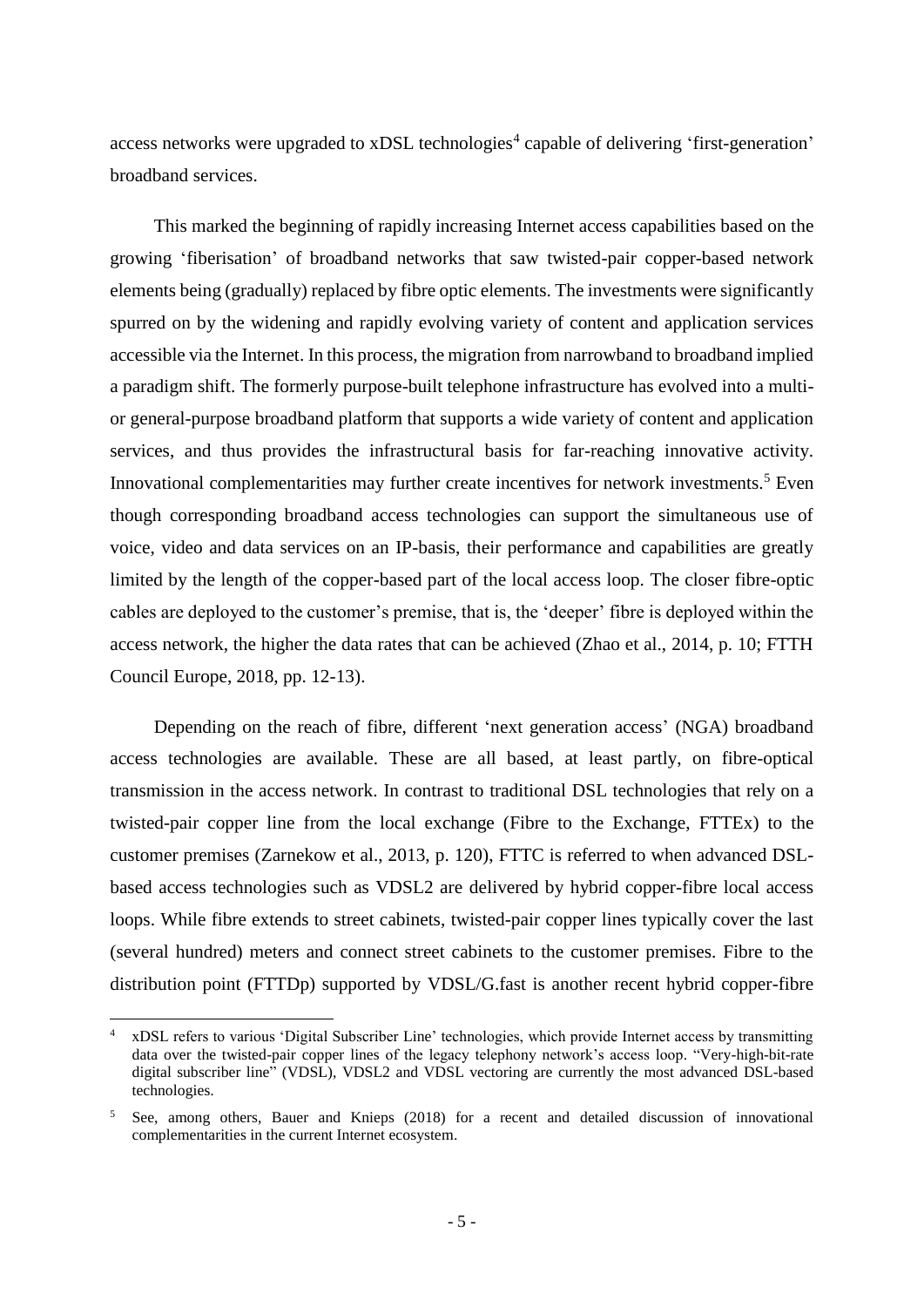broadband access technology. From an architectural point of view, FTTDp is similar to FTTC but fibre is deployed deeper into the access network so that the distance data packets need to travel via twisted-pair copper lines is typically reduced to less than 250 meters (FTTH Council Europe, 2018, p. 12). Taking into account the set of available hybrid-broadband access technologies and complementary techniques (e.g., vectoring or G.fast), it is currently possible to provide data rates of up to several hundred Mbit/s. Upcoming technological innovations, XG.fast in particular, are expected to bring further significant performance improvements and yield data rates of multiple Gbit/s (Timmers et al., 2018, p. 5).

The next stage of fiberisation is achieved when fibre is deployed even deeper into the local access network and eventually replaces all copper-based elements. Fibre to the building (FTTB) technologies require the fibre-optic cables to be located close to or inside a building. While it needs to be noted that several configurations exist in which metallic in-house cables are partly replaced by fibre, when it is feasible to completely eliminate copper lines, even inhouse, full-fiberisation is achieved. In these cases, each subscriber can be connected by a fibre access line, a system referred to as fibre to the home (FTTH). FTTH is said to be 'future proof' as the capabilities of access technologies are limited by components other than the fibre infrastructure (e.g., the terminal equipment or network nodes like servers or routers). Even though FTTH technologies may vary in terms of their architecture and topology, the data rates that can be obtained from FTTH are almost unlimited (Briglauer and Cambini, 2017, pp. 3-5; FTTH Council Europe, 2018, pp. 11-12; Coomans et al., 2015; Timmers et al., 2018). Figure 1 (below) provides an overview of the relevant FTTx-based access technologies.

In addition to the FTTx architectures presented above, NGA networks might also be realized based on broadband access technologies that rely on the coaxial-cable infrastructure that was originally built and used for the unidirectional delivery of cable television – the community antenna television (CATV) network. Upgrading strategies enable hybrid fibre-coax (HFC) broadband Internet access. Fiberisation takes place as fibre is deployed deeper into the access network and thus closer to the last amplifier. Through the use of DOCSIS 3.0 technology, data rates of up to 400 Mbit/s can be provided (Zhao et al. 2014, p. 15). While data transmission via coaxial cables renders available data rates less sensitive to distance than in the case of FTTx technologies, the underlying architectural design and network topology lead to a capacity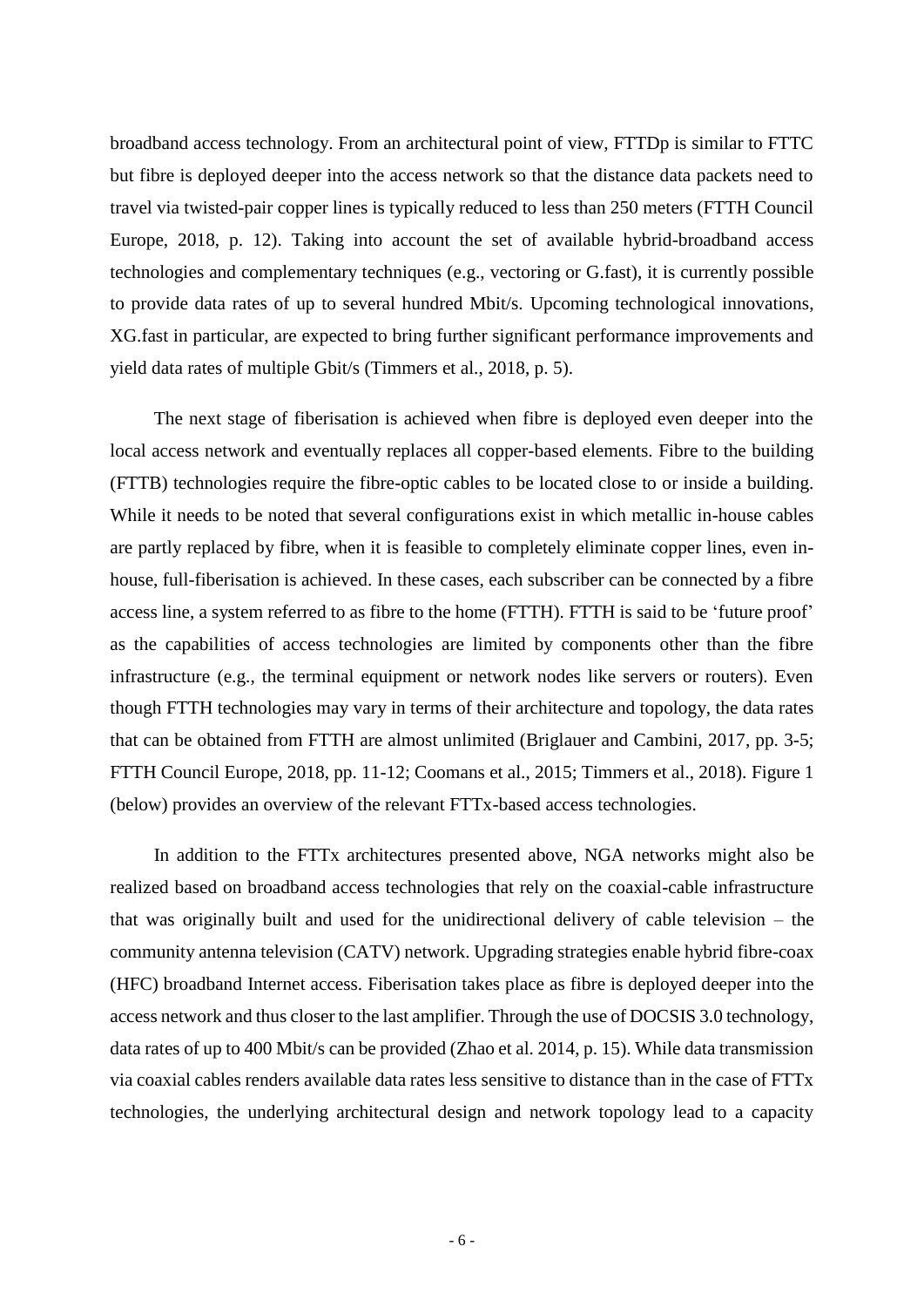sharing situation that is fundamentally different from the FTTx technologies as described above. From the fibre node, a single coaxial cable typically connects to multiple customers (tree structure). Thus, transmission capacity is shared between all active users that are connected via the same network tree. Especially during peak times, this might cause significant performance reductions such as, for example, reduced data rates. In addition, HFC networks are optimized asymmetrically for downstream usage. Thus, upstream capacity is more limited than it is for FTTx technologies (Tanenbaum and Wetherall, 2011, pp. 180-183; Zhao et al., 2014, p. 15). The recent DOCSIS 3.1 version, which is soon expected to be deployed on a larger scale, can provide data rates of up to 10 Gbit/s.<sup>6</sup> In the following, these technologies shall be subsumed under the heading of 'cable modem-based' broadband access.



#### **Figure 1: Relevant FTTx-based network architectures**

 $\overline{a}$ 

Source: FTTH Council Europe, 2018, Figure 2 at p. 13 and pp. 12-14; Timmers et al., 2018, Figure 2 at p. 4 and pp. 4-5; Zhao et al., 2014, Figure 2 at p. 6 and pp. 6-7.

<sup>6</sup> Recently in Korea SKBroadband rolled out HFC on the basis of DOCSIS 3.1 and achieved data rates of 4 Gbit/s upstream and 1 Gbit/s downstream. Deployments providing 10 Gbit/s downstream and 5 Gbit/s upstream data rates are envisaged (Cisco, 2018).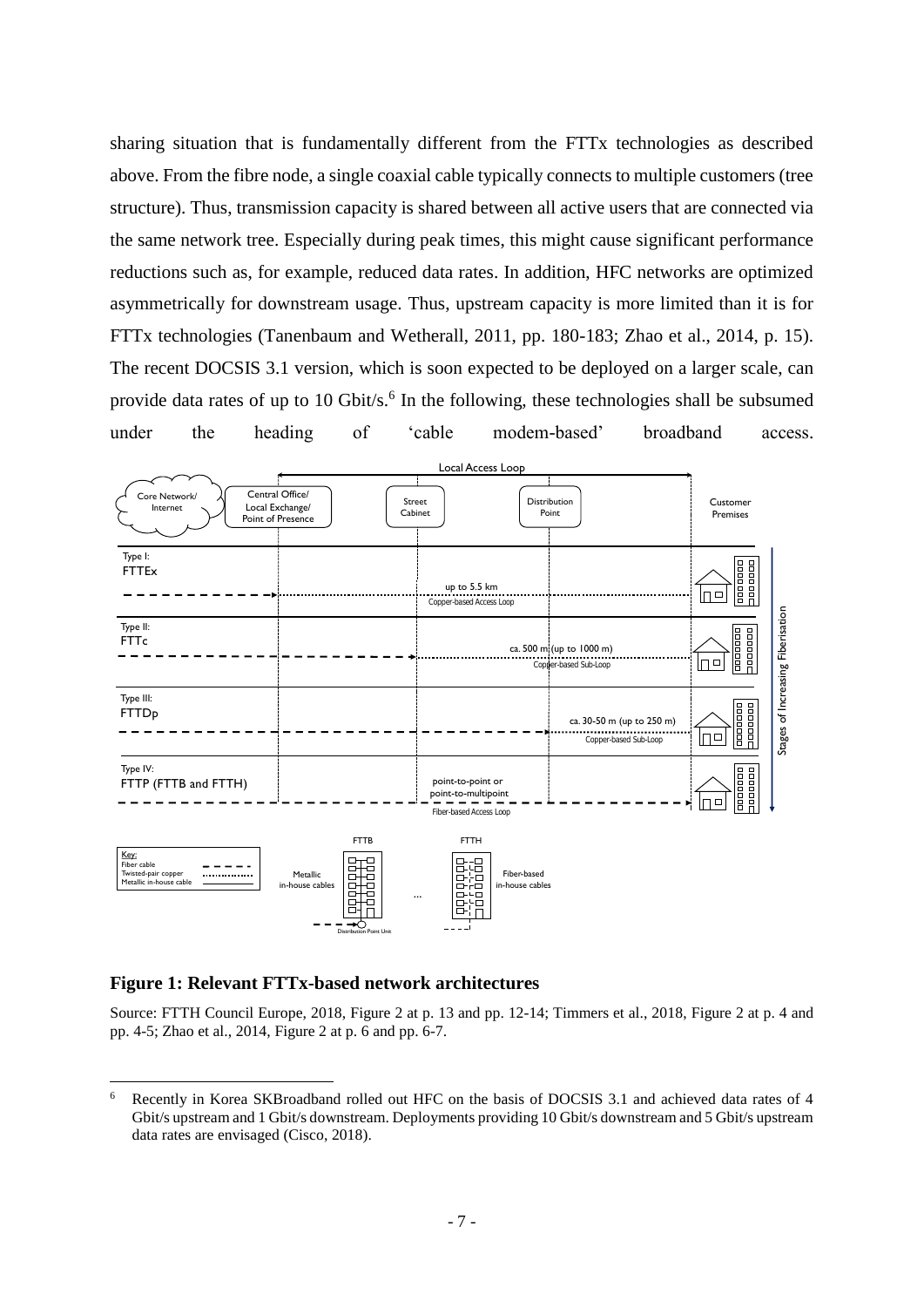Complementing fixed broadband access, mobile broadband services have become widely available. While the roll-out of 3G-based mobile access technologies started more than a decade ago, the more recent standards for 4G-based broadband access enhance spectral efficiency and facilitate theoretical maximum data rates that are almost comparable to those provided via fixed-line hybrid-fibre NGA systems (e.g., Wannstrom, 2013). Even though corresponding technologies have been deployed in many Member States, the quality and stability of data transmission depends on a host of factors (e.g., weather conditions or the number of active users within a cell) and are susceptible to performance degradations that impair consumer experience. In its most recent market recommendation, the European Commission (2014, p. 22) considers 4G to be a viable substitute to wireline NGA broadband services in the medium term but currently is not yet a close enough substitute for fixed broadband in most consumer segments.

This, however, may change with further advances in mobile access technologies. 5G, in particular, is expected to yield significant increases in data rates and is providing the necessary wireless infrastructure basis facilitating ubiquitous and seamless mobility as well as ultrareliable data transmission at ultra-low latencies. This can be achieved due to a number of innovations. For example, the available frequency spectrum is widened through the use of high frequency millimetre wave bands (Ofcom, 2018, pp. 17-23; European Commission, 2016c, pp. 5-6) and both efficiency and flexibility are increased compared to previous generations of mobile access technologies (Ofcom, 2018, pp. 15-16; DotEcon and Axon, 2018, pp. 21-23). In addition, especially in high demand areas characterized by large numbers of users, devices or sensors, and/or where high frequencies are used to deliver ultra-low latency services, small cells (or: 'microcells') that are 'fibre-fed' are likely to be deployed (Ofcom, 2018, pp. 15-16 and 23- 24; DotEcon and Axon, 2018, pp. 20-24; Adtran, 2018, pp. 4-5). 5G is expected to facilitate the provision of a variety of innovative services in many sectors such as 'Autonomous driving', 'Machine-to-machine communications', 'Internet of things' (IoT), 'Smart Energy', 'Smart farming', etc.<sup>7</sup> Within the context of the IoT or the tactile Internet, 5G is capable of meeting the stringent requirements for the performance and reliability of data transmission (Ofcom, 2018, pp. 14-15). In addition, 5G may present a cost-efficient substitute for fixed wireless broadband access in rural areas (Littmann et al., 2017, pp. 9 and 19; DotEcon and Axon, 2018, pp. 23-24).

<sup>7</sup> For a comprehensive overview of potential use cases, see DotEcon and Axon (2018, pp. 28-57).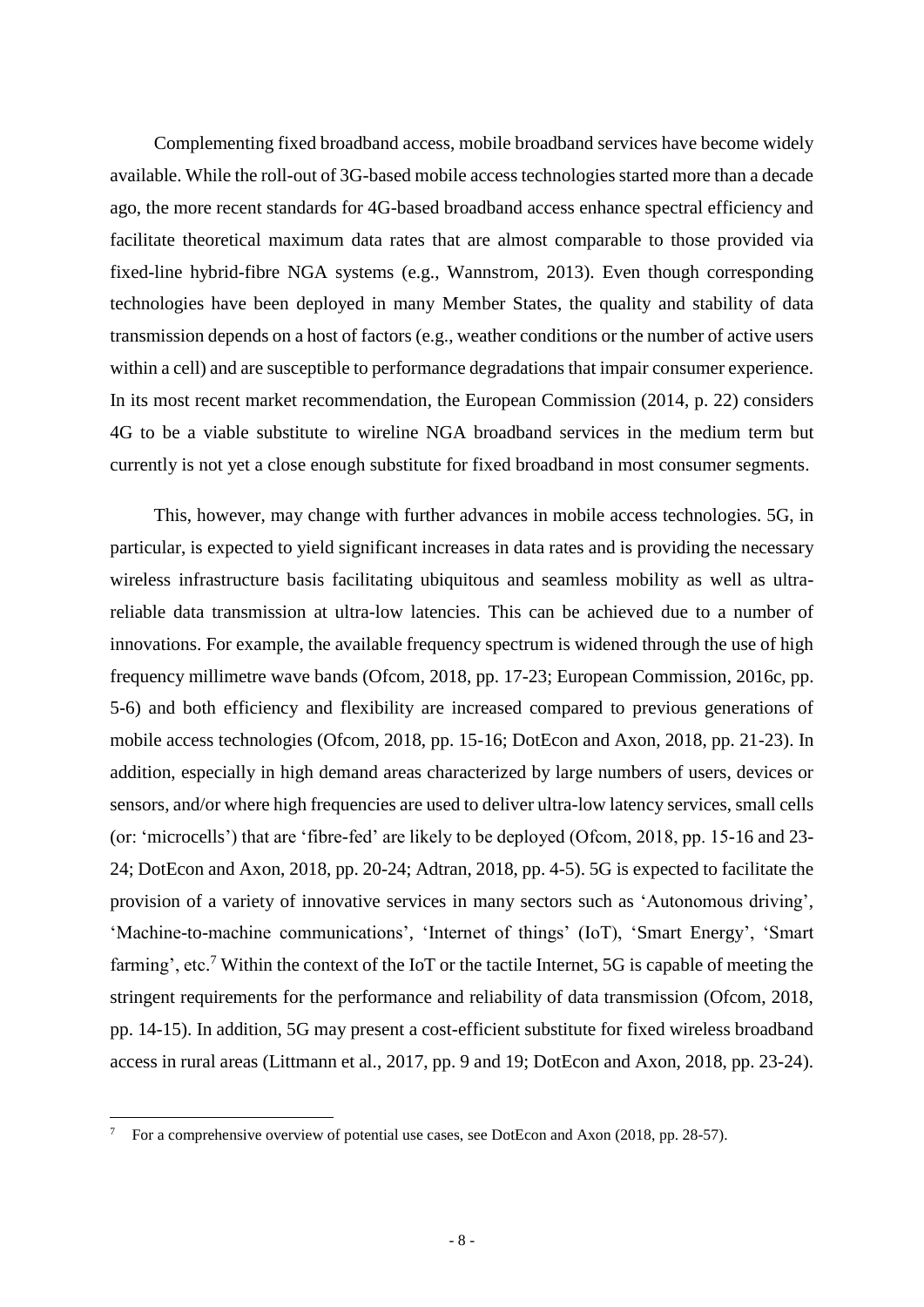Significantly, at its core, 5G is a fibre-based technology. Thus, complementarities in the rollout and use of fibre between fixed and mobile access technologies will become increasingly important and lead to a densification of fibre-based network infrastructures (European Commission, 2016c, pp. 6-7; Adtran, 2018, pp. 4-5; Ofcom, 2018, pp. 26-27; DotEcon and Axon, 2018, pp. 93, 96). In terms of optimal FTTx migration scenarios and fixed-mobile integration in access networks, however, these upcoming developments in the mobile sector also give rise to considerable technological uncertainties.<sup>8</sup>

From the above it can be readily seen that technological innovations in hybrid 'secondlife copper/coax' technologies that do not rely on the complete replacement of metallic components in the local access network via fibre can effectively contribute to delivering public broadband targets. Significantly, these technologies can contribute towards achieving the bandwidth objectives laid out in the DAE but also the more ambitious targets formulated as part of the 2025 Gigabit strategy. In other words, although full-fibre FTTH deployments constitute the ultimate technological infrastructural solution facilitating the delivery of virtually unlimited data rates, a range of hybrid NGA technologies are capable of delivering the public policy targets and can thus contribute to an efficient migration path towards FTTH and 5G networks. Natural complementarities with 5G mobile technology arise as these technologies can only achieve their potential if they have adequate connectivity to the 'fibre backhaul' which further necessitates substantial investment activities in order to directly connect small cells to fibrebased networks. Eventually, FTTDp networks using XG.fast transmission technology could become a cost-efficient fibre backhaul for 5G networks (Coomans et al., 2015, p. 83).

# <span id="page-9-0"></span>**3 Broadband in the EU: High Heterogeneity and Low Take-up Rates**

[Figure 2](#page-10-0) shows the adoption of broadband services based on all available wireline broadband technologies. To a large extent broadband services are provided by CATV networks (including DOCSIS 3.0) or via DSL-based technologies (including FTTC/VDSL). Only in a few countries FTTH/B Internet connections make up a substantial proportion of the total connections. A comparison of Member States exhibits substantial heterogeneity as regards the use of access

<sup>8</sup> For a discussion of the symbiotic relationship between 5G and FTTH deployments see Adtran (2018) or Littmann et al. (2017).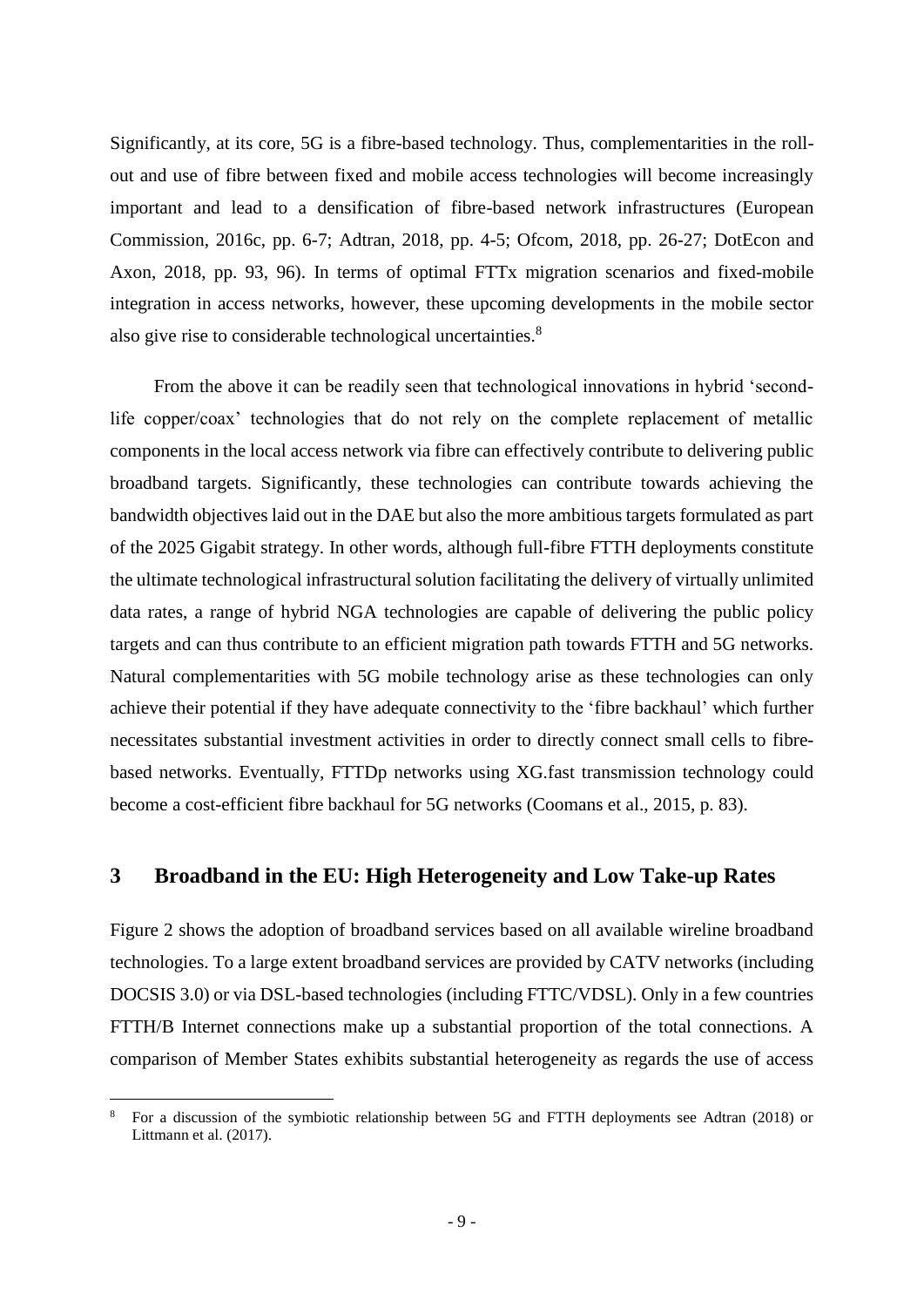technologies. In Belgium, for example, more than 50% of subscribed connections use the legacy infrastructure of the CATV networks, whereas in other countries, such as Greece or Italy, DSL or VDSL is used almost exclusively. As the latter two countries never had a CATV network, it appears that historic decisions on the deployment of legacy networks play an important role in understanding the status quo and the heterogeneous network evolution paths between as well as within individual countries.



<span id="page-10-0"></span>**Figure 2: Technology market shares in fixed broadband subscriptions (July 2016)** Source: European Commission (2017)

[Figure 3](#page-11-0) shows the availability of FTTH/B broadband infrastructure coverage. It appears that those countries that lead the way in terms of the adoption of FTTH/B connections [\(Figure](#page-10-0)  [2\)](#page-10-0) are also among those with high FTTH/B availability. As [Figure 2](#page-10-0) and [Figure 3](#page-11-0) show in more detail, it is primarily in northern and eastern European countries that FTTH/B connections account for a larger share of all wireline broadband connections. In particular, these two regional groups are comprised of 12 out of the 16 countries with above EU average levels in [Figure 3.](#page-11-0) One basic difference can be attributed to previously implemented public broadband incentive programs and the role of local authorities and utility companies that have been strongly engaged in FTTH/B deployment activities in northern European countries (Godlovitch et al., 2015; Crandall et al., 2013, p. 274).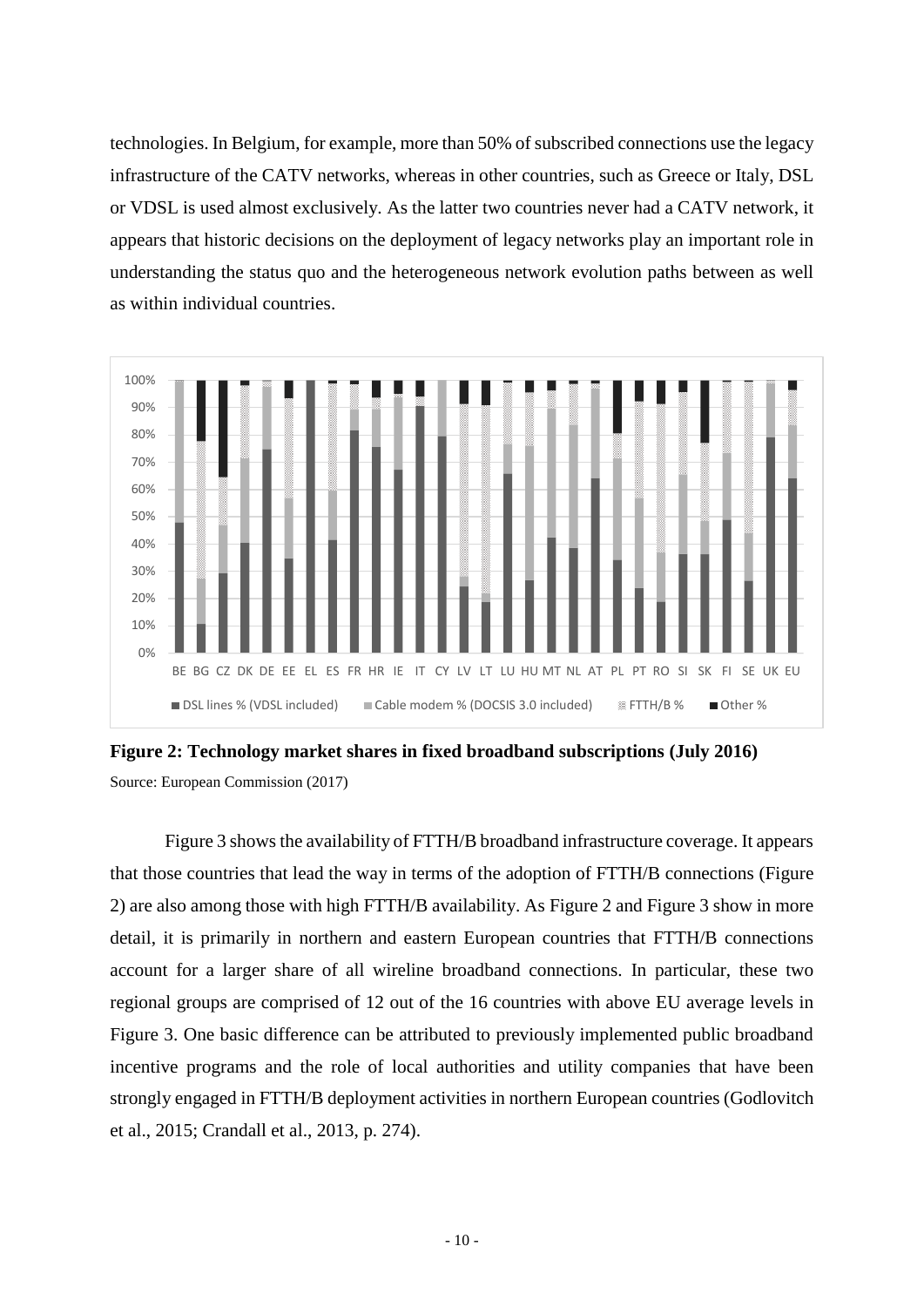The comparatively good quality of the legacy-based telecommunications and CATV networks – specifically in terms of usability of existing ducts and ductworks and the number of distribution points – ensures technological upgradability via second-life hybrid NGA technologies in western European countries. FTTH/B investment would 'cannibalize' economic benefits from the first-generation broadband related services in those countries. In other words, upgrading first-generation broadband infrastructure with second-life copper/coax access technologies creates high opportunity costs associated with alternative investment in FTTH/B infrastructures that would have to be largely built anew. Due to the technological advances that have tremendously increased the capabilities of second-life access technologies, this 'replacement effect' has been further strengthened. At the same time, reusing and upgrading (high quality) legacy infrastructures has proven to be of high economic value (Coomans et al., 2015). Consequently, it is not surprising that in some of the largest western European countries existing FTTH/B deployment projects typically focus on only a small number of urban regions. In contrast, as legacy networks in eastern European countries typically exhibit lower qualities, technological upgradability is comparatively low. Not only does this lead to lower replacement effects, but also offers the opportunity of technological leapfrogging and to directly migrate to FTTH/B-based network deployments.



<span id="page-11-0"></span>**Figure 3: FTTH/B coverage (June 2016)**

Source: European Commission (2017)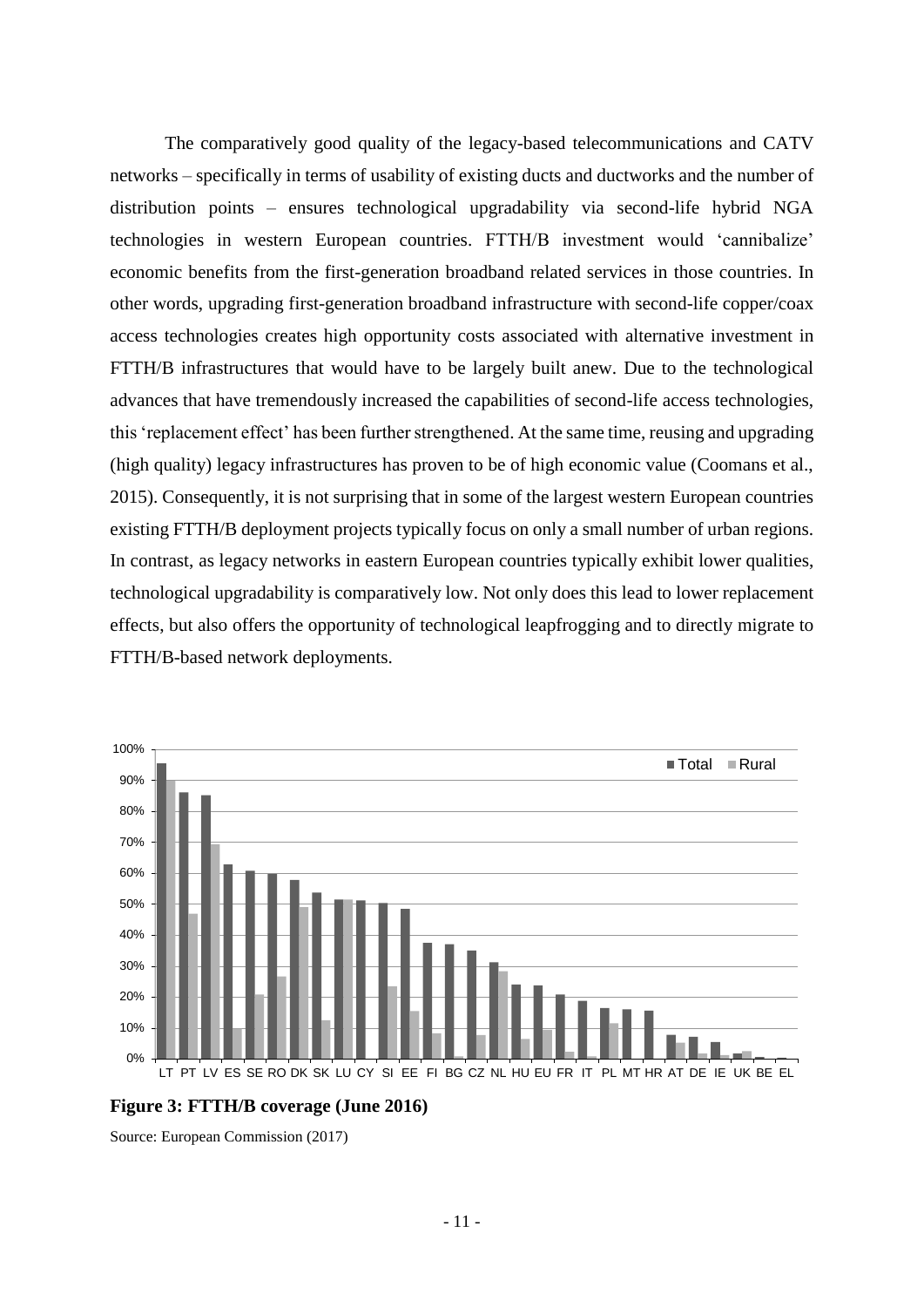It is important to note though, that high average coverage levels in total numbers do not imply that all households have coverage (as sought by the DAE's and the Gigabit strategy's coverage targets). Instead [Figure 3](#page-11-0) and [Figure 4](#page-12-0) show that there is substantial geographical inter- and intra-country variation between rural and urban areas as regards FTTH/B and NGA coverage across and within EU Member States. The heterogeneity of legacy network deployments creates differences in their technological upgradability and economic scalability. That is to say, the migration towards achieving harmonized policy targets incurs costs. As demand structures and consumption patterns determine revenue potentials in different geographies, the economics of roll-out and, as a consequence, optimal migration paths likely differ. It is this heterogeneity related to differing demand and cost conditions which presents a clear limitation to the goal of harmonizing broadband deployment policies and targets.



<span id="page-12-0"></span>Source: European Commission (2017); Data for LT not available

[Figure 5](#page-13-1) displays take-up rates, which are defined as the number of subscribed connections in relation to the number of connections available as a percentage. After years of moderate growth since 2011, in 2016 the take-up rate is still at a rather low level of 36%. This suggests that there is not much willingness of consumers yet to migrate and subscribe to highercapacity broadband products. While this helps to explain rather low NGA take-up rates, one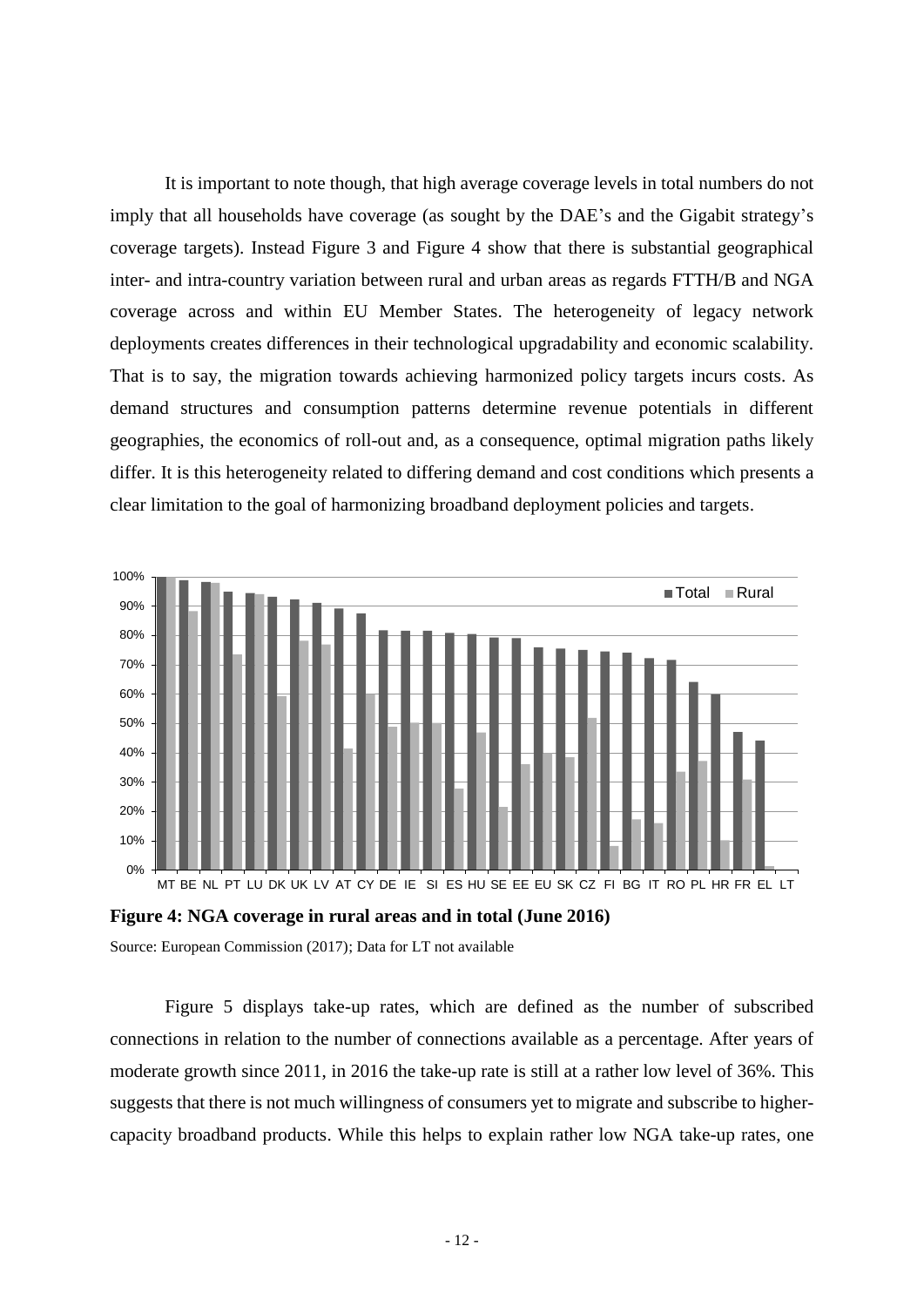could expect that consumers would decide to migrate if their perceived benefits of migration are significant and transparent enough (Grajek and Kretschmer, 2009; Briglauer, 2014). It needs to be noted that most of the empirical evidence to date suggests that "*customers are likely to have a high incremental willingness to pay for a high speed service, but a low incremental willingness to pay for very high speed services*" (Parcu, 2016, p. 52). For broadband providers, low take-up rates give rise to substantial demand uncertainties. Even more, low take-up rates indicate costly over-capacities diminishing expected profits and hence ex ante investment incentives.



<span id="page-13-1"></span>**Figure 5: NGA take-up of broadband subscriptions as a % of all homes passed (EU level)** Source: European Commission (2017)

# <span id="page-13-0"></span>**4 A critical assessment of technological neutrality and public policy targets**

From an economic perspective, the imposition of public broadband targets is justified if they compensate for situations in which markets do not supply socially desired broadband coverage or quality. In case of substantial positive externalities related to the deployment and adoption of certain NGA network scenarios, technological neutrality might in fact lead to market failure (Cave and Shortall, 2016, p. 31). This might happen, for example, if welfare gains remain unexploited due to suboptimal rates of migration towards FTTH/B or 5G networks.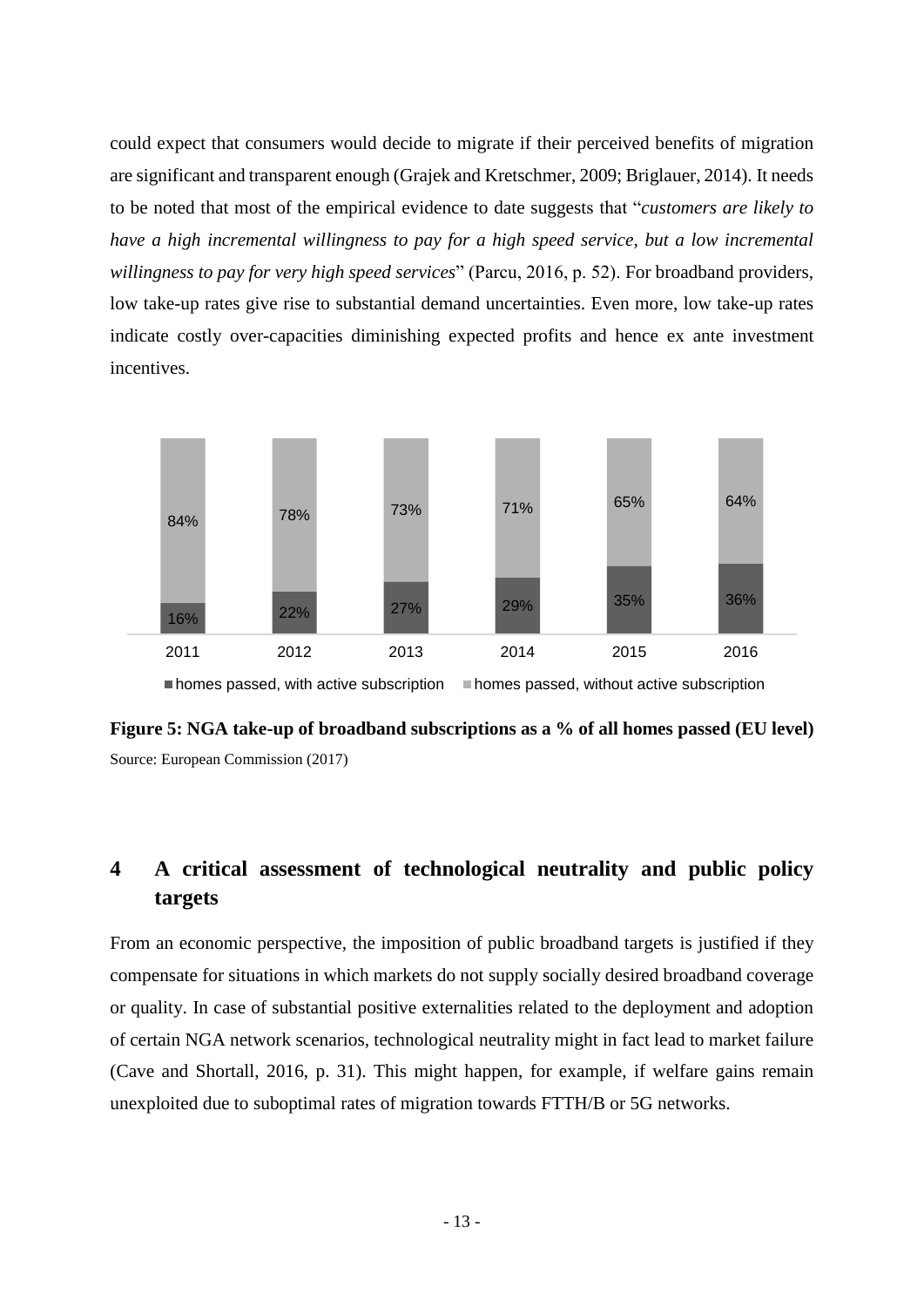Below we first describe and analyse the role of the different types of path dependencies that interactively shape network evolution (Section [4.1\)](#page-14-0) before we assess the role of technological neutrality against the background of recent market developments and the current EU regulatory framework (Section [4.2\)](#page-20-0). Based on this discussion we provide a critical appraisal on the economic relevance of public policy targets and their impact on technological neutrality (Section [4.3\)](#page-23-0). Finally, in Section [4.4](#page-27-0) we provide based on our findings a summarizing conceptual framework for technological neutrality policy decision making.

#### <span id="page-14-0"></span>**4.1 Path dependencies, broadband network evolution and complementary innovations**

Understanding the cost-benefit trade-offs, the economics of the roll-out of different broadband access technologies and private and public investment decisions, requires accounting for those forces that drive the evolution of the Internet ecosystem. For the analysis of the availability and evolution of broadband access infrastructures, a particularly useful starting point is to note that the relevant trade-offs determining optimal migration paths are shaped by a range of factors with the most important arguably being: the history and current state of network infrastructure, geographical characteristics as well as competition and regulation within relevant markets.

Not only do those market conditions related to geography (e.g., specific topographical characteristics), historical decisions (e.g., legacy network deployments and regulations) and specific strategies at the firm level (e.g., network investments) shape the evolutionary trajectory of the Internet ecosystem, but they also significantly give rise to different dimensions of path dependencies.<sup>9</sup> When discussing broadband targets and framing corresponding investment problems the analysis of path dependencies helps to explain market-driven investment incentives. This, in turn, yields insights for the design of appropriate public policies.

Among others, Knieps and Zenhäusern (2015) emphasize the role of path dependencies in the context of broadband network evolution. They describe how path dependent network upgrading strategies prevent migration towards technologically superior fiber-based broadband access technologies. In the same context, a recent report by the Florence School of Regulation (2017, pp. 26-31) identifies and describes four dimensions of relevant path dependencies –

<sup>9</sup> In generic terms, path dependencies describe dynamic "*processes involving historically contingent evolution*" (David, 2007, p. 92) and constitute a well-established concept in economics and social sciences (David, 1985; 2007; Arthur, 1989).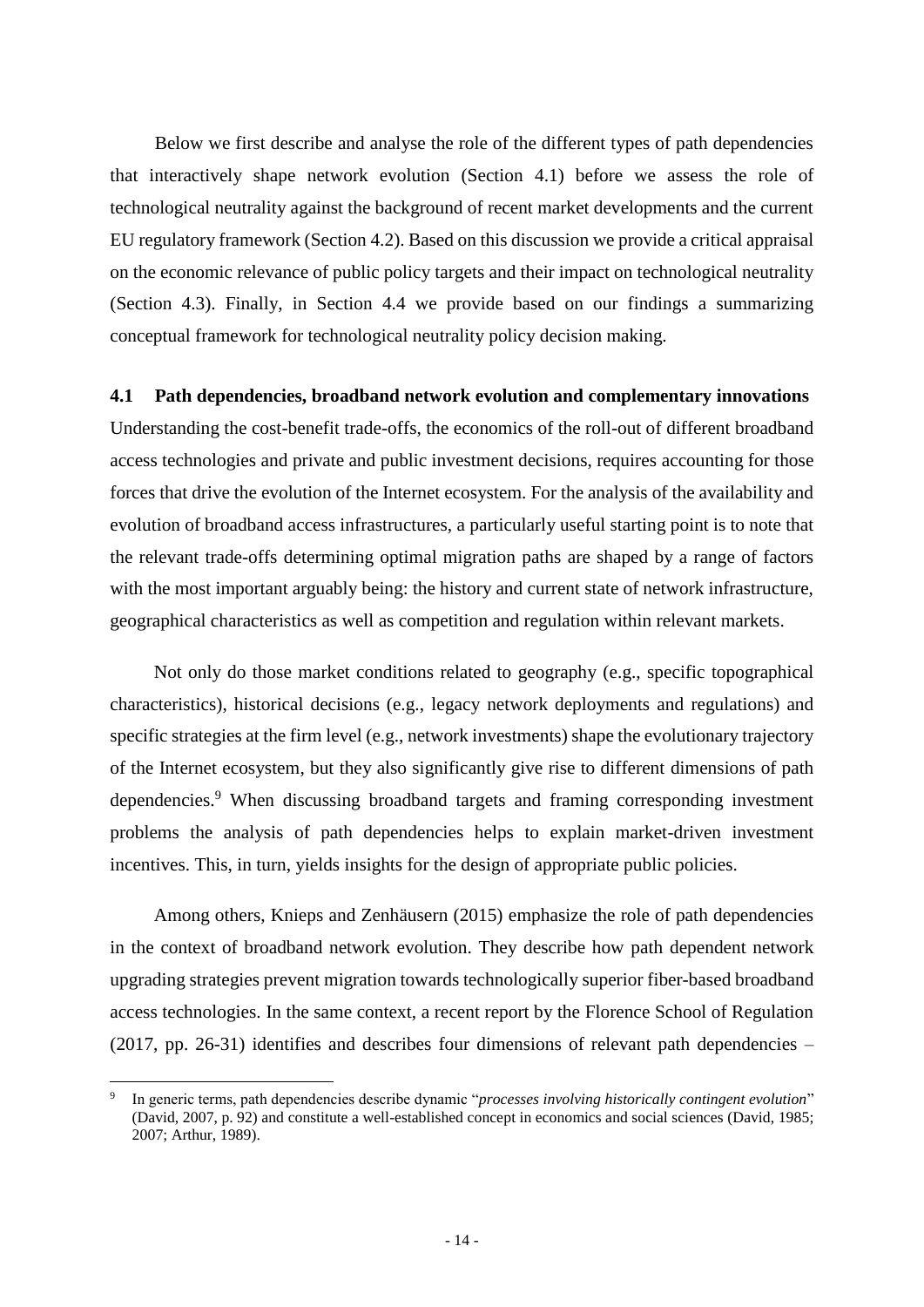geographical/legacy, competitive, regulatory, and strategic path dependencies. Drawing on this report and the explanations they provide, we adapt their categorization concept and explanations. Significantly, we extend their approach by placing a specific emphasis on the identification and explanation of the dynamic interdependencies between the different types of broadband-related path dependencies and – taking into consideration the role of complementary innovations – develop an 'ecosystem perspective'. From this, valuable implications the design and assessment of public policies for broadband can be derived.

We start with a set of 'invariable' and thus exogenous factors related to geographical, especially topographical characteristics. These factors constitute a formative force in the evolution of the Internet ecosystem – they strongly impact on demand and cost conditions, and critically impact on the economics of broadband roll-out and market-driven investment incentives. Historically, these factors have shaped the evolution of network infrastructures, initially favouring urban, commercial and high population density areas over other areas. Furthermore, it can be derived that they favour 'status quo' orientated investments that see network operators largely invest in their existing infrastructure, favour upgrades of existing technologies and only reluctantly expand coverage in terms of 'disruptive' investment in FTTH/B networks even though the latter are technologically superior. Not only are geographical (topographical) characteristics reflected in a series of inter-relationships between legacy decisions, the regulatory context and the nature of competitive pressures in the market, they also impact on a set of additional dimensions of path dependencies which should be considered when analysing network evolution and also when designing broadband policies.

A first dimension of the relevant path dependencies arising from the current state of infrastructure deployments are subsumed under the term 'legacy path dependencies'. Shaped by geographical (topographical) characteristics, significant variations in the deployment of network infrastructures can be observed across several dimensions such as the urban landscape or the location of commercial, industrial and transportation hubs. Significantly, the existence, coverage and quality of legacy telecommunications and CATV networks as well as utility infrastructures, rights of way and ducts, $10$  have a strong influence on status quo broadband

Rights of way and 'passive infrastructure' elements like ducts and ductworks of utility networks can be used for the roll-out of broadband on the basis of infrastructure sharing approaches (e.g., FTTH Council, 2018).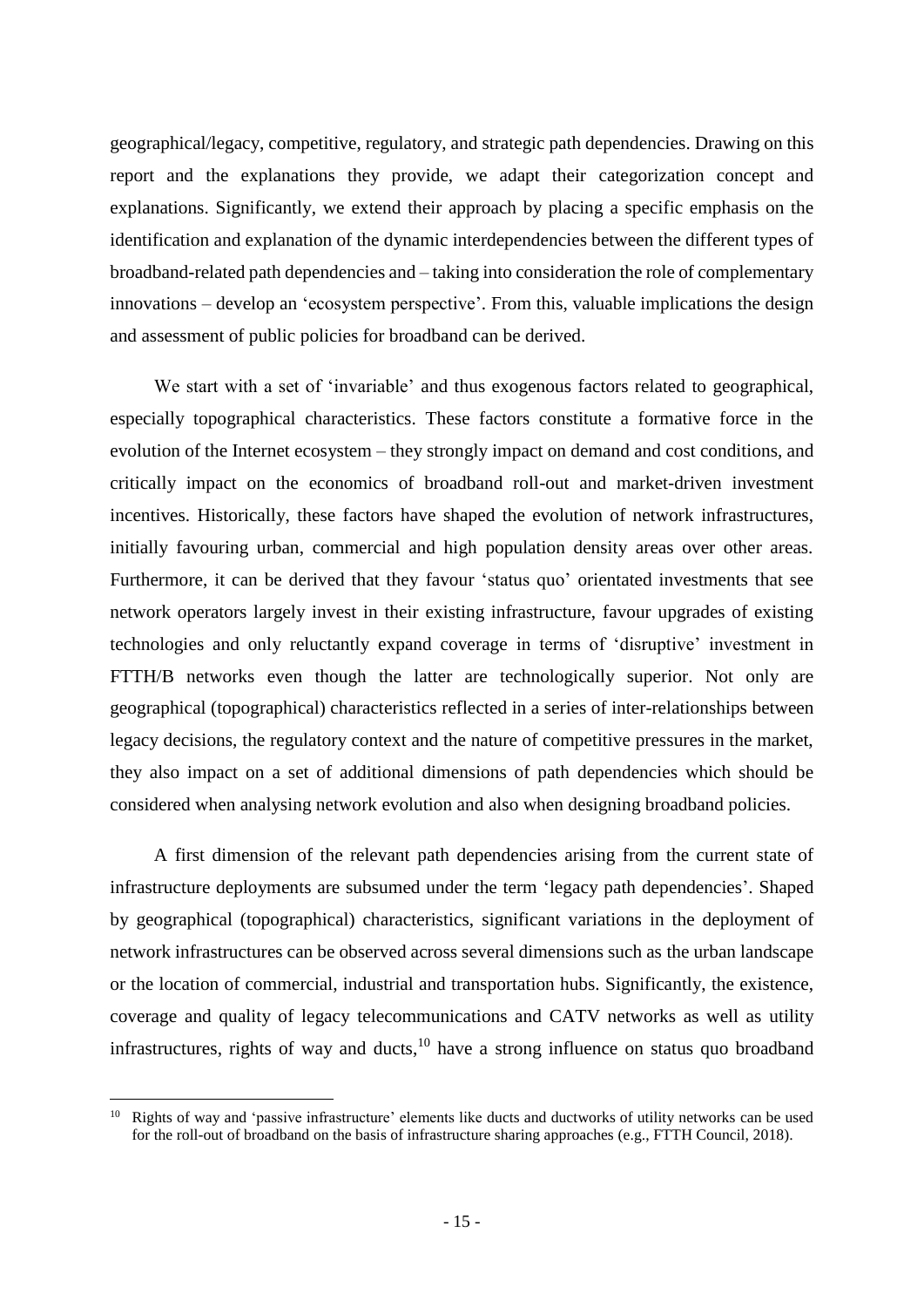deployments – especially in terms of their availability, topology and configuration – and also significantly impact on optimal migration paths towards FTTH/B.

On the one hand, these path dependencies shape the technological upgradability as well as the economic scalability of existing broadband deployments and thus yield implications for the economics of delivering high-speed broadband to those areas where only passive or no infrastructure elements are available. As Section 3 has shown, corresponding path dependencies may vary strongly between and within EU Member States and thus have significant implications for the design of policies aimed at delivering ubiquitous high-speed broadband. Given the potentials of second-life broadband access technologies that can make efficient use of high-quality elements of legacy infrastructures, these may present options for the costefficient migration to meet broadband targets. Thus, in those areas where high quality legacy networks are available, high opportunity costs to migrate to FTTH/B imply strong legacy path dependencies. In contrast, legacy path dependencies are less relevant in those areas where no first-generation broadband access infrastructures are available.

Intimately linked to legacy path dependencies are 'regulatory and competitive path dependencies'. Regulatory approaches and public policies, as well as the extent of regulatory certainty, shape the competitive environment and influence the market-driven investment incentives in broadband infrastructures. For example, public policies and universal service regulations – which are often associated with pre-liberalised and pre-harmonized national markets – have in many countries created ubiquitous access to utility infrastructures as well as to the public telephone network. Market structures may further be shaped by the type(s) and intensity of facilities-based and service-based competition. While the possibilities for facilitiesbased competition is based on the existence of a rival broadband access network architecture (which typically means the CATV network), the possibilities for and intensity of service-based competition fundamentally rests on sector-specific access regulations. 11

<sup>&</sup>lt;sup>11</sup> For discussions of broadband-related regulatory path dependencies, the reader is referred to Cave and Feasey (2017) and Knieps and Zenhäusern (2015). See Briglauer et al. (2017) for a recent quantitative investigation relating (inter alia) NGA broadband regulations to first-generation broadband regulations. Using EU level panel data, the authors find evidence supporting both that regulators pursue normative objectives as well as inefficiencies related to regulatory path dependence and bureaucracy goals of policy makers.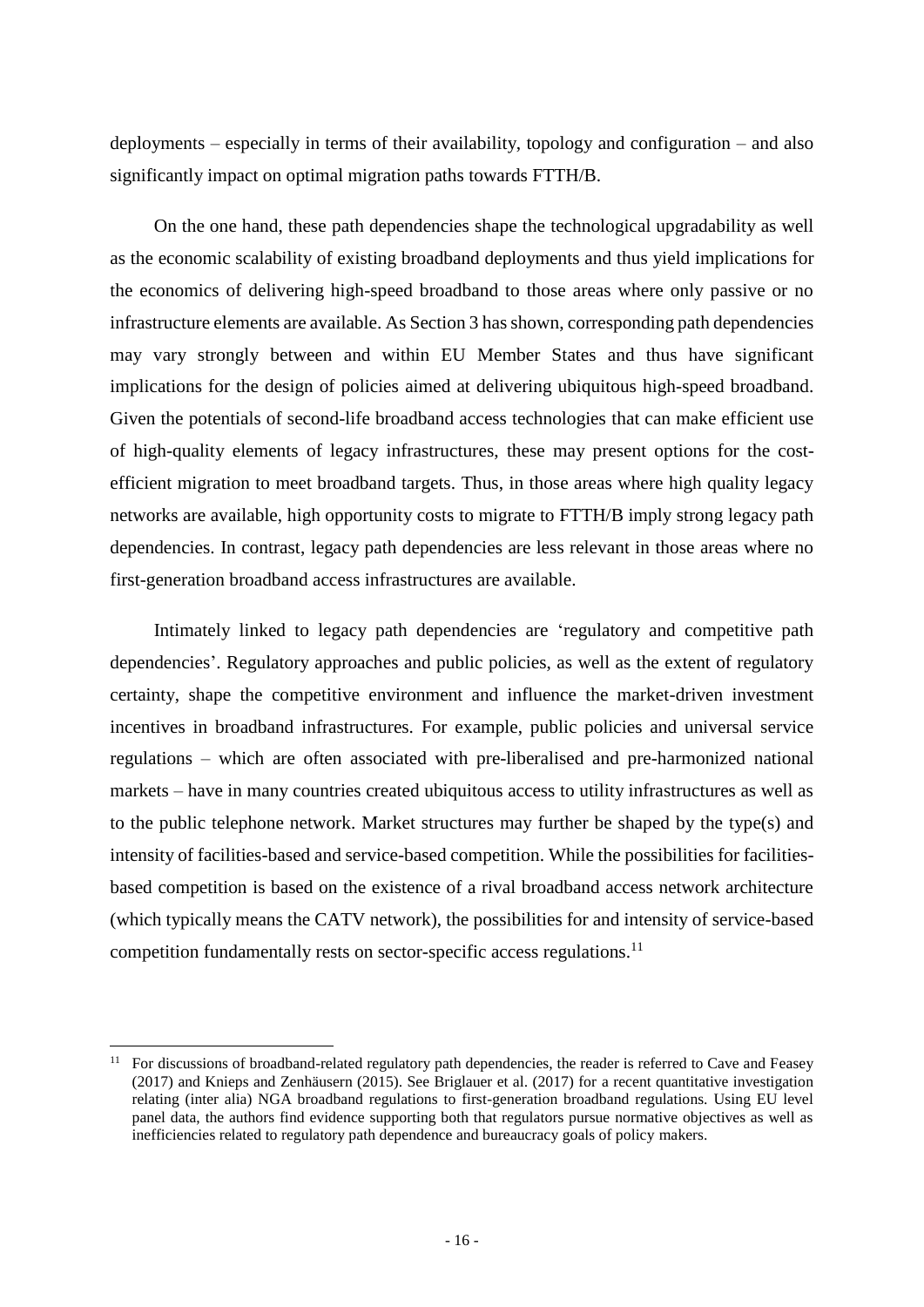While the inter-relationships between the two aforementioned types of path dependencies have already been described, these are linked to another type of path dependencies: strategic path dependencies. Strategic path dependencies are interrelated to legacy path dependencies as well as to regulatory and competitive path dependencies. Firstly, they reflect the technological limitations and the evolving cost-benefit trade-offs associated with the different options of broadband roll-out. Thus, they significantly determine entrepreneurial investment incentives and therefore market-driven migration paths. Secondly, they reflect and also inform regulations and public policies for broadband. While public policies may lead to a devaluation of existing assets, the political commitment to provide funds to deliver a pre-specified broadband target may strongly disincentivise (even otherwise profitable) private broadband. Not only may market-driven migration paths be distorted, but the delivery of the targets may be delayed due to strategic manoeuvring by broadband providers waiting to receive public funding (Valletti, 2016, p. 15).

Even though investments in broadband networks are significantly determined by the interacting set of path dependencies described above, it is necessary to adopt a broader perspective to understand the investment decisions broadband providers are confronted with. In fact, due to the modularity of the Internet (e.g., Yoo, 2016; Schultze and Whitt, 2016), and the growing importance of complementary innovations (e.g., Bauer and Knieps, 2018), a broader 'ecosystem perspective' needs to be adopted to capture the complex set of interactions between the many components that shape incentives for broadband investments. Specifically, even though certain innovations in the ecosystem do not require investment in broadband infrastructures, they significantly shape the nature of competition, the regulatory environment and also the investment incentives of broadband providers. As such, the complementary innovations can critically influence the path dependencies described above. Considering the evolution within the wider ecosystem requires recognition that the specific limitations and broadband-related path dependencies may lead to rigidities or inertia in the basic network's capability to flexibly adapt to the rapidly changing set of demands. These have, in turn, created a series of (vertical) innovation spill-overs and subsequent innovations in technologically complementary network layers.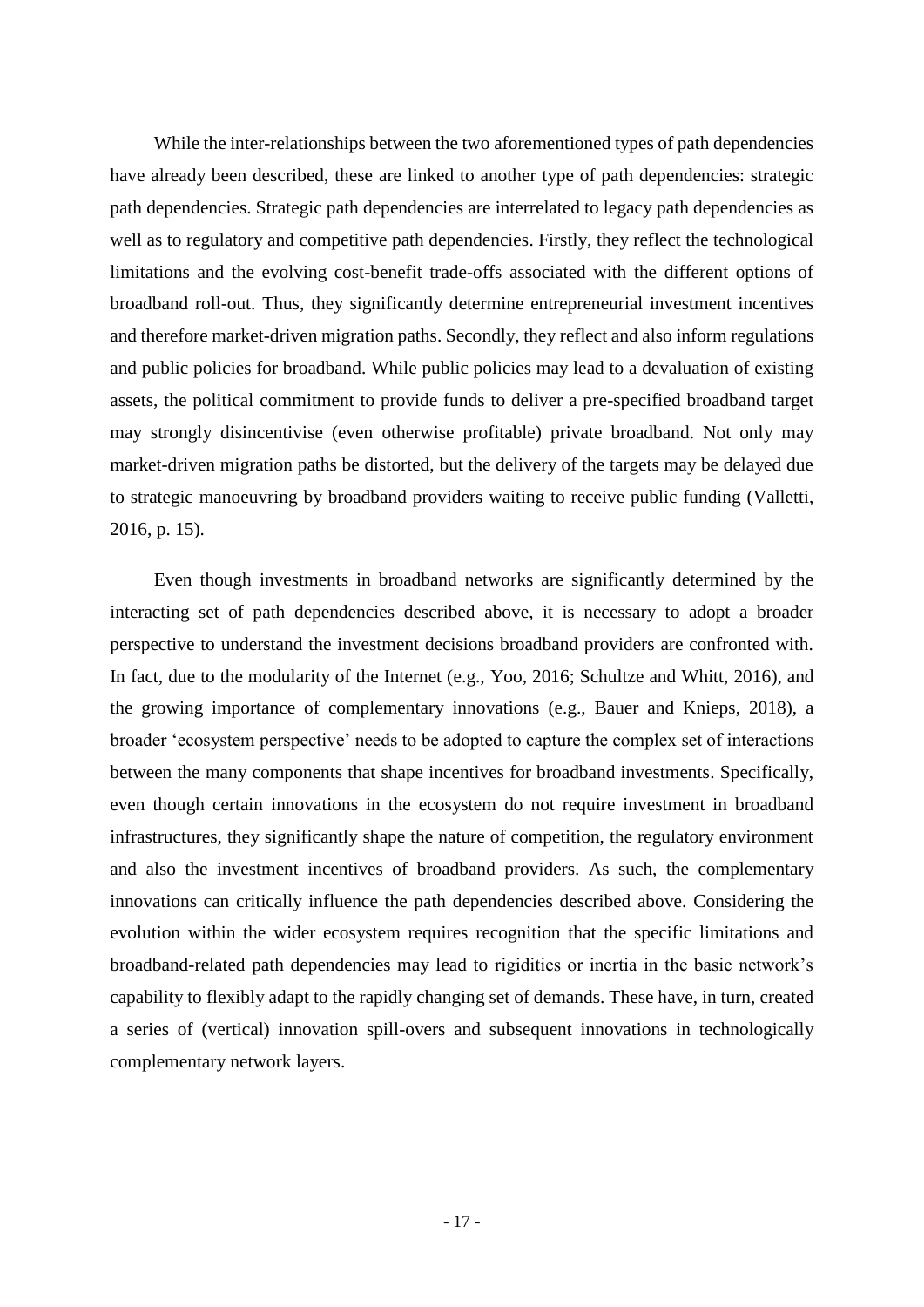For example, innovative strategies for distributed content delivery on the basis of content delivery networks or data processing on the basis of distributed computing approaches (e.g., fog or edge computing) present innovations that modify network topology and help to localize traffic, intelligently balance network loads and mitigate the negative effects of suboptimal network infrastructure deployments (e.g., Stocker et al., 2017; Ai et al., 2018; Linthicum, n.d.). While Internet-based traffic flows thus become increasingly local, endpoint-based network management capabilities (e.g., adaptive streaming and responsive web design) and sophisticated compression techniques (e.g., video codecs) can help to reduce network utilization.<sup>12</sup> Significantly, corresponding complementary innovations can increase consumer experience, postpone the need for network upgrades and thus broadband investments, and may further be used to circumvent regulatory constraints imposed on network operators.<sup>13</sup>

Advances in the online distribution of content on the basis of complementary innovations will likely encourage broadband adoption and increase bandwidth consumption. Similarly, the development of new applications in the context of IoT such as those related to the smartification of infrastructures and connected (fully automated) cars as well as tactile Internet applications are expected to create unprecedented challenges for broadband infrastructures in terms of performance, reliability, mobility, and security (Accenture, 2017; Ofcom, 2018, p. 30; Knieps, 2017).

From these examples it becomes clear that complementary innovations change the nature of demand. But, as demand increases and is becoming more complex, the infrastructure related investment decision-making scope reflects past decisions (legacy path dependencies) as well as what can be charged for and needs to be recouped (regulatory and competitive path dependencies). These are simultaneously shaped by the strategy of the company (strategic path dependencies) that may, for instance, prioritise the use of existing infrastructure over new

<sup>&</sup>lt;sup>12</sup> For an overview of corresponding technologies and mechanisms see Begen and Timmerer (2017) and ZetaCast (2012).

 $13$  For example, network neutrality regulations that constrain the contractual freedom of broadband access service providers to differentiate between different content and applications on the basis of innovative price and quality differentiation strategies may yield potentials for regulatory arbitrage and may also spur the cloudification and privatization of networks (Stocker et al., 2017; Huston, 2017; Claffy et al., 2018).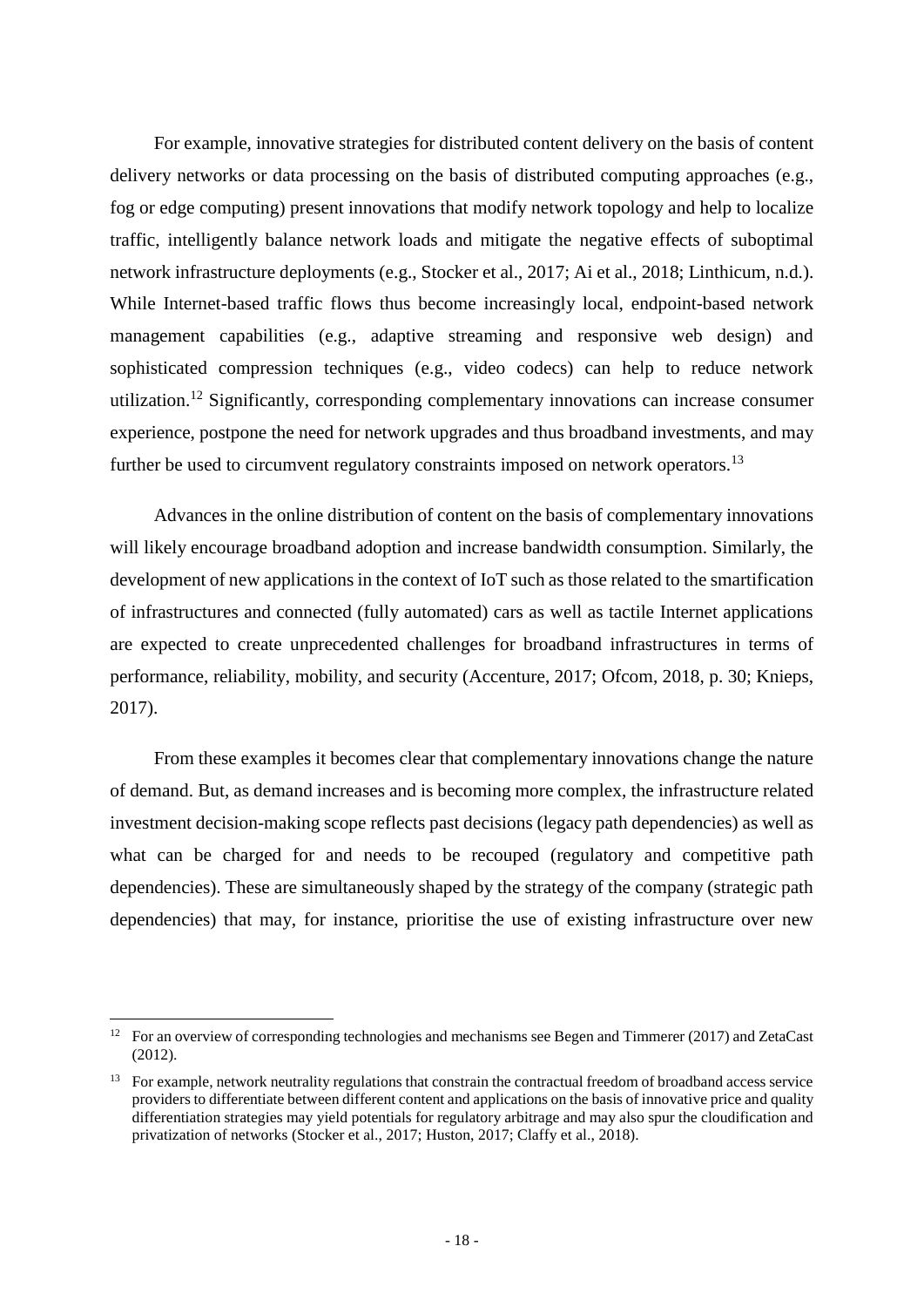investment or diversifying (i.e., vertically integrating) into content and applications to develop and exploit additional sources of revenues.<sup>14</sup>

If the network operator has a content orientated strategy, then conceivably the interaction between the three dimensions of path dependencies will be different. The diversification into content by a network operator could encourage them to further invest in fibre, bringing it closer to the end user so that the consumer experience is enhanced as the demands for broadband capacities increase.<sup>15</sup> The extent to which new fibre investment occurs is again influenced by competitive and regulatory factors (such as rights of ways or access to passive infrastructure elements) as these will shape the ability of the company to maintain or perhaps even raise prices or produce attractive content and so forth.

The inter-relationships that exist between the aforementioned path dependencies are depicted in Figure 7. Geographical (topographical) characteristics exert, to lesser or greater extents, an exogenous impact on the three identifiable dimensions of path dependencies that, in turn, dynamically interact with one another. Complementary innovations can be seen as being endogenously driven by these interdependencies which will themselves exert an impact on the set of interacting path dependencies.

 $\overline{a}$ <sup>14</sup> See, for example, Whalley and Curwen (2017) for a discussion of how a legacy-based operator, British Telecom, diversified into the provision of content to encourage consumption of its broadband products.

<sup>&</sup>lt;sup>15</sup> Google, for example, launched a project to self-deploy FTTH infrastructure under the brand banner of 'Google Fiber' in 2010. While Google Fiber first made some substantial fiber roll-outs, it was confronted with low takeup rates and higher than expected deployment costs. As a consequence, Google fiber executives stopped wireline fiber deployment in 2016 (information available at: https://motherboard.vice.com/en\_us/article/zmwkdx/eight-years-later-google-fiber-is-a-faint-echo-of-thedisruption-we-were-promised).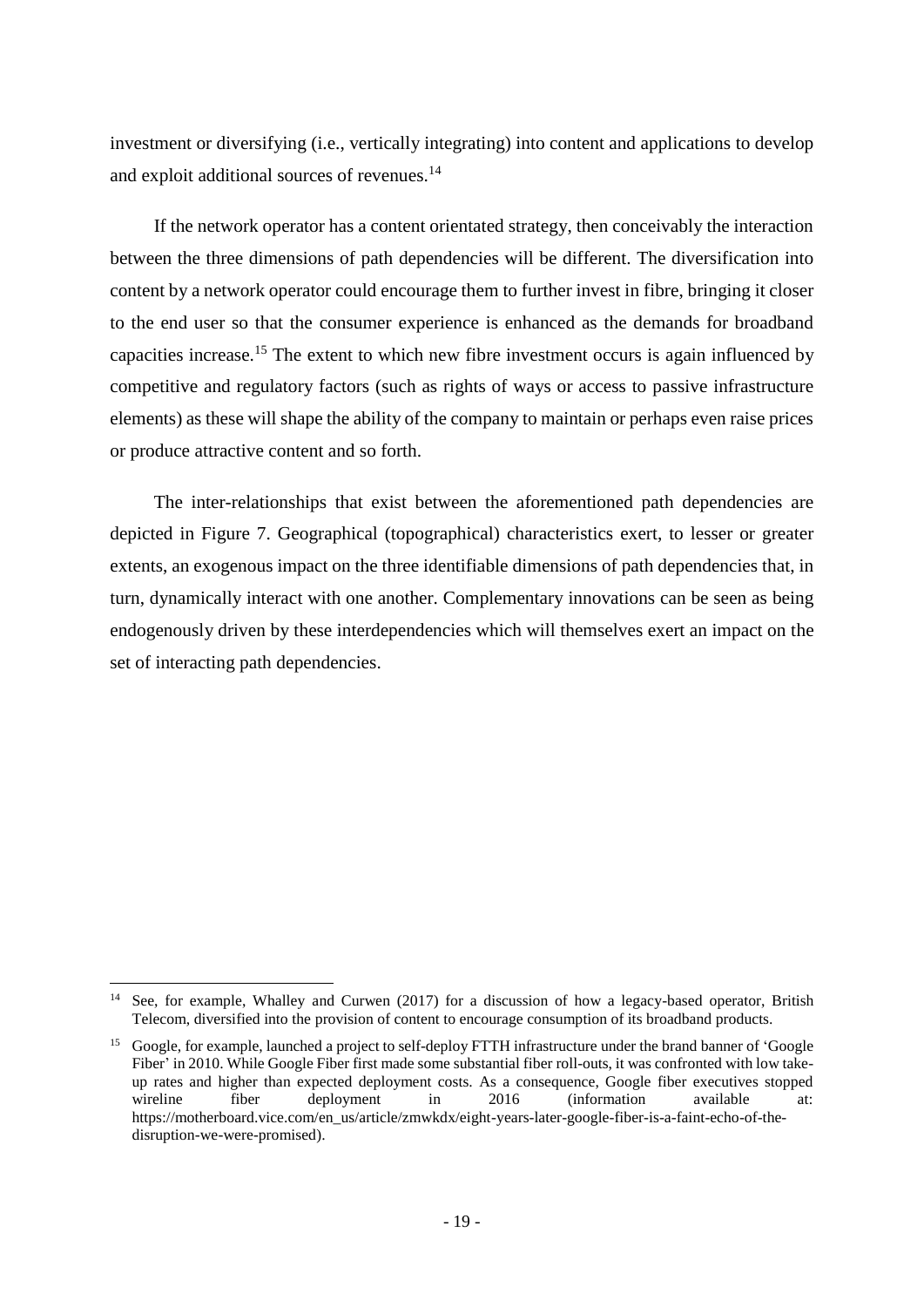

# **Figure 6: Network evolution and the path dependency triangle**

Source: Own presentation based on Florence School of Regulation (2017, pp. 26-31)

#### <span id="page-20-0"></span>**4.2 Technological neutrality, market uncertainties and harmonization goals**

Assuming that the public broadband targets as stipulated by the EC are desirable in terms of welfare, various NGA technologies appear to be feasible depending on what the targets actually are (Section [2\)](#page-4-0). Pursuing the goal of "*incentivizing investment in high-speed broadband networks"* (CODE, recital 3), however, should not lead to the distortion of market outcomes through favouring certain NGA technologies ('winner-picking'). Deviating from the principle of technological neutrality would instead require sound empirical evidence on the welfare effects related to the available NGA technologies.

Bertschek et al. (2016) provide a recent review of the economic impact of broadband infrastructure and broadband adoption on various economic outcome variables. Whereas the authors find the general result of a positive and statistically significant effect of basic broadband availability and adoption on either GDP or GDP growth in all country-level studies, they conclude with regards NGA broadband networks that "*[r]eliable and broad evidence on*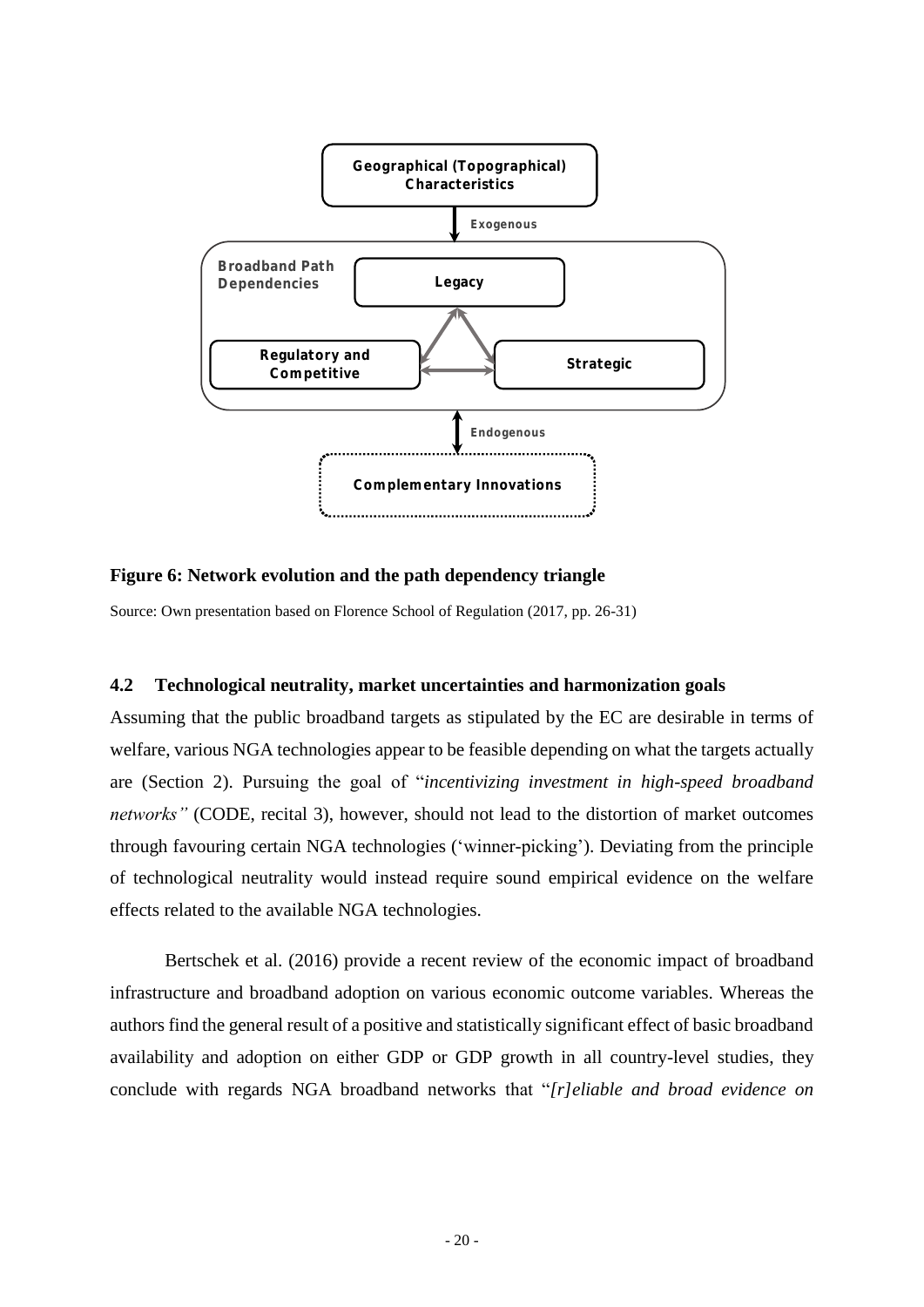*economic impacts of high-speed wireline or wireless broadband infrastructure and adoption is still largely missing so far*" (Bertschek et al., 2016, p. 224).

There are only a few empirical studies that explicitly include NGA-based broadband data. One of those studies is by Fabling and Grimes (2016). Focusing on fibre deployment in New Zealand, they use firm-level data for the years 2010 and 2012. The authors estimate both the productivity gains as well as the effects on employment that can be attained from NGA broadband adoption. Interestingly, they do neither find a significant (average) effect of NGA broadband adoption on employment nor on productivity (Fabling and Grimes, 2016, p. 4). In another study, Bai (2017) conducts an empirical study on the relationship between broadband (downstream data) rates and their impact on employment rates. More specifically, the author distinguishes between three broadband speed tiers (basic, fast, superfast) and assesses whether these have a differential impact on employment. In doing so, the author uses US county level data for the years from 2011 to 2014. Even though a positive impact of basic broadband availability on employment can be identified, the study concludes that higher speed tiers did not generate substantially greater positive effects on employment. Only in case of complementary investment in organization capital, higher speed tiers lead to incremental and substantial employment effects. Finally, Briglauer and Gugler (2018) employ EU27 panel data for the period 2003 to 2015. The authors identified, similar to Bai (2017), a significant but rather small effect of NGA broadband adoption over and above the effects of basic broadband on GDP.

Hence, to date, empirical evidence as regards the differential impact of various NGA broadband technologies is sparse. The existing evidence indicates that the incremental benefits of NGA broadband might be overestimated and funding for ubiquitous coverage with high-cost FTTH/B networks would likely lead to net societal losses. This implies that when accounting for the currently low NGA take-up rates, existing and future second-life copper/coax technologies give rise to substantial cost advantages and therefore play a crucial role in shaping an efficient and market-driven migration process. That being said, the pace at which this migration process will forge ahead will depend on, among other factors, country specific characteristics (w.r.t. the availability and quality of existing legacy infrastructures, population densities, topographical characteristics, and demand structures) and will balance benefits and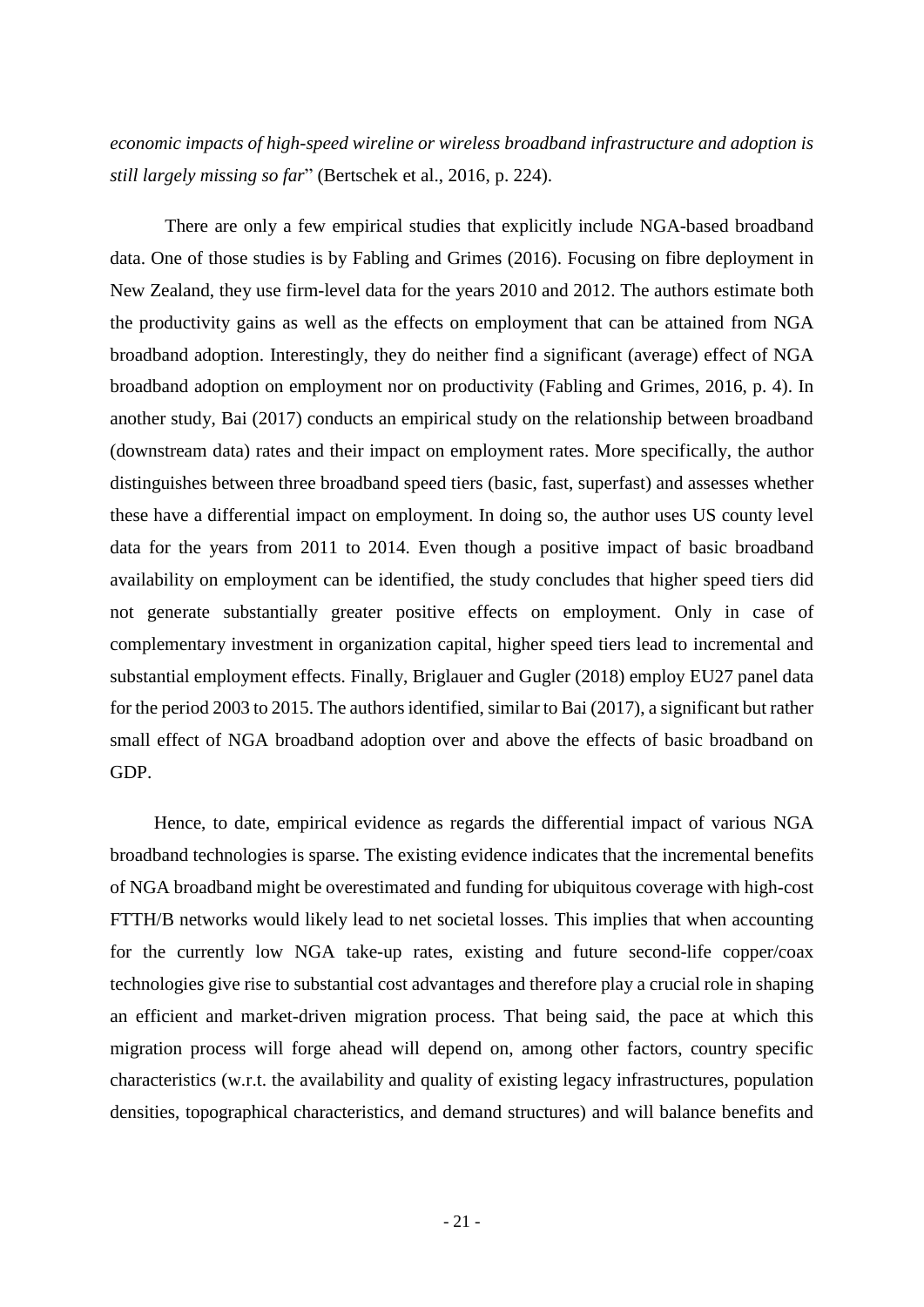costs in view of low take-up rates and further market uncertainties related to, in particular, technological progress of future broadband access technologies (Briglauer and Cambini, 2017). The market-driven migration approach will not least also depend on the scalability of hybridfibre access networks, that is, the extent of non-recoverable costs in case of later moves towards FTTH/B networks (Vogelsang, 2013). Again, in a market-driven approach network operators will internalize this in their rationale ex ante decision making. In contrast, asymmetric information towards deployment costs makes it quite unlikely that a public authority is better informed about scalability in view of enormous heterogeneity in local access network topologies. This is reinforced in view of imperfect information available on future demand for high-bandwidth.

The CODE sets out three distinct coverage objectives (Section [0\)](#page-1-0) to incentivize investment in high-speed broadband infrastructure. In doing so, "*very high capacity networks*" are defined in Art. 2 (2) as follows:

"*[V]ery high capacity network means an electronic communications network which either consists wholly of optical fiber elements at least up to the distribution point at the serving location or which is capable of delivering under usual peak-time conditions similar network performance in terms of available down- and uplink bandwidth, resilience, error-related parameters, and latency and its variation.*"

As we explained above, the goal of enhancing the deployment of very high capacity networks should not be equated to favouring a specific broadband access technology. Rather, a preference for a specific broadband access technology requires economically sound evidence clearly indicating its comparative economic advantages. Even though the CODE does not explicitly single-out and push a specific NGA technology, it is suggested that FTTH/B connections might be considered as being preferred to achieve the deployment targets (e.g., recital 13 and Art. 2 (2)). However, at this point in time, deviations from the principles of technological neutrality in order to achieve the postulated connectivity targets as described in Art. 3 (3) lit c cannot be supported by sufficiently convincing empirical evidence.<sup>16</sup> Additionally, as shown in Sectio[n 3,](#page-9-0) the adoption and coverage of NGA broadband technologies

<sup>&</sup>lt;sup>16</sup> This has been summarized similarly in Florence School of Regulation (2016, p. 4).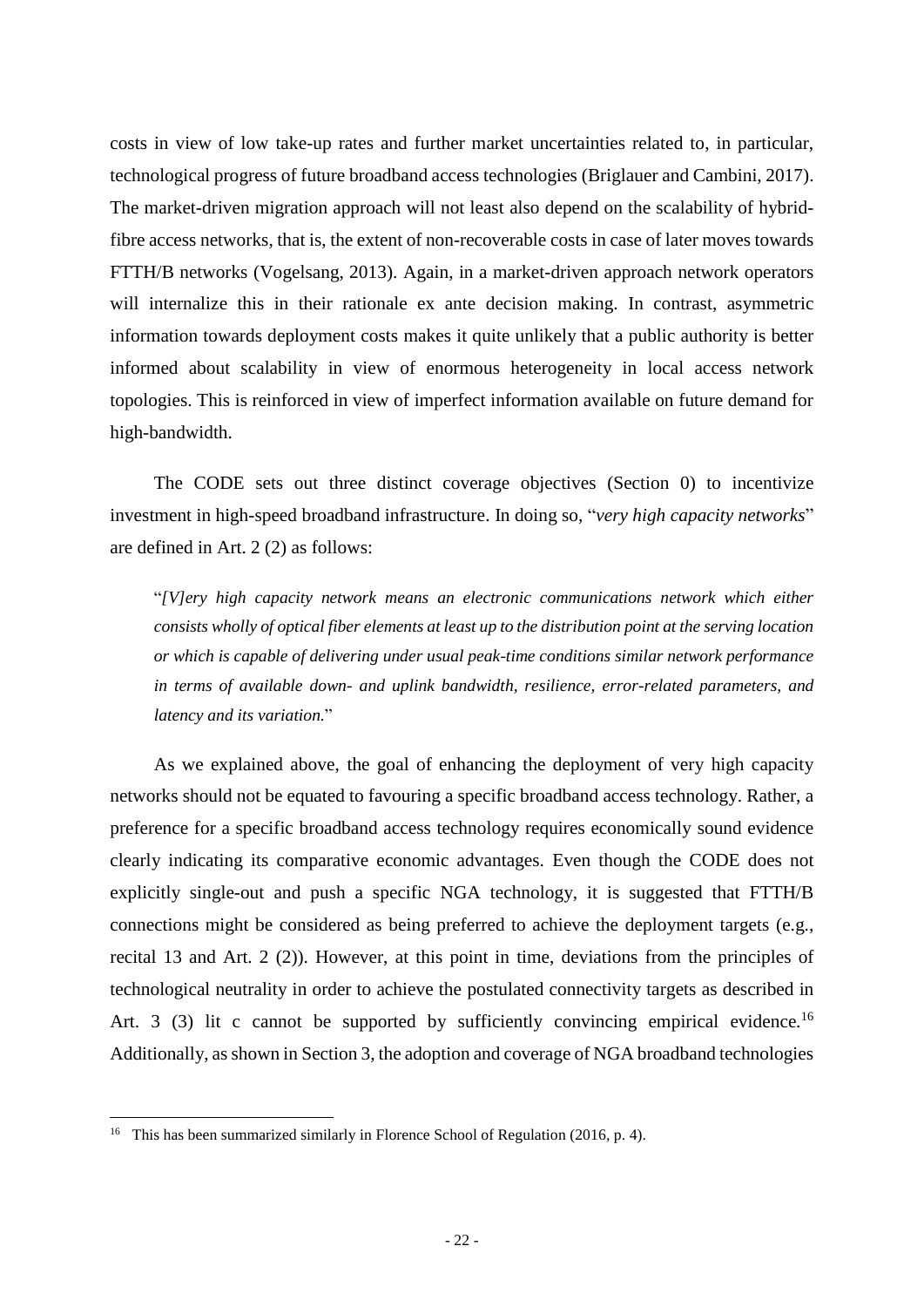exhibit substantial heterogeneities; this becomes obvious when comparing the numbers among western, eastern and northern European Member States. This heterogeneity in many respects presents a limitation to the goals of policy and target harmonization that constitute central elements of the CODE and aim to "*deliver conditions for a true single market by tackling regulatory fragmentation ... and consistent application of the rules*" (recital 3).<sup>17</sup> While it is of course reasonable to apply the same rules to the same conditions, harmonization goals must not become a goal in and of itself––neglecting to account for the heterogeneous (empirical) market conditions and path dependencies within as well as between individual Member States. As a consequence, pushing homogenous coverage and adoption targets and/or specific NGA scenarios inherently conflicts with heterogeneous situations in the Member States and is likely to result in a mechanism that yields inefficient outcomes (Briglauer and Cambini, 2017).

Moreover, harmonized rules and targets not only likely lead to inefficiencies in view of heterogeneous market conditions, but also in view of typically substantial asymmetric information as regards actual demand and deployment costs in funded areas. Briglauer et al. (2016) show that the current funding practice based on fixed ex ante targets is inefficient given the uncertainty about future returns on NGA broadband services and the public authorities' incomplete information about the costs of the network provider. The authors suggest delegating the choice of the network expansion to the typically much better informed network operator based on simple linear profit-sharing contracts.

#### <span id="page-23-0"></span>**4.3 Public targets, universal service obligations and fixed-mobile integration**

 $\overline{a}$ 

In the EU, the set of public policy instruments for stimulating broadband deployment is diverse and ranges from sector-specific regulations to measures that are largely motivated by industrial policy objectives. Public funding measures in white areas will be needed if rapid and broadscale NGA deployment is considered desirable. Here, politicians are confronted with trade-offs in view of faster deployment primarily based on hybrid-NGA networks vis-à-vis the costlier and more time-consuming roll-out of FTTH/B networks capable of delivering virtually

<sup>&</sup>lt;sup>17</sup> Briglauer and Cambini (2018) empirically investigate the impact of the so-called 'unbundling price' that has represented the core access obligation in regulating broadband markets in the EU. The authors find that the regulatory instrument is effective in countries with a well-established first-generation infrastructure, but ineffective in the group of eastern European countries which exhibit low quality legacy networks. The authors conclude that the underlying heterogeneity casts doubt on a harmonized access regulation policy.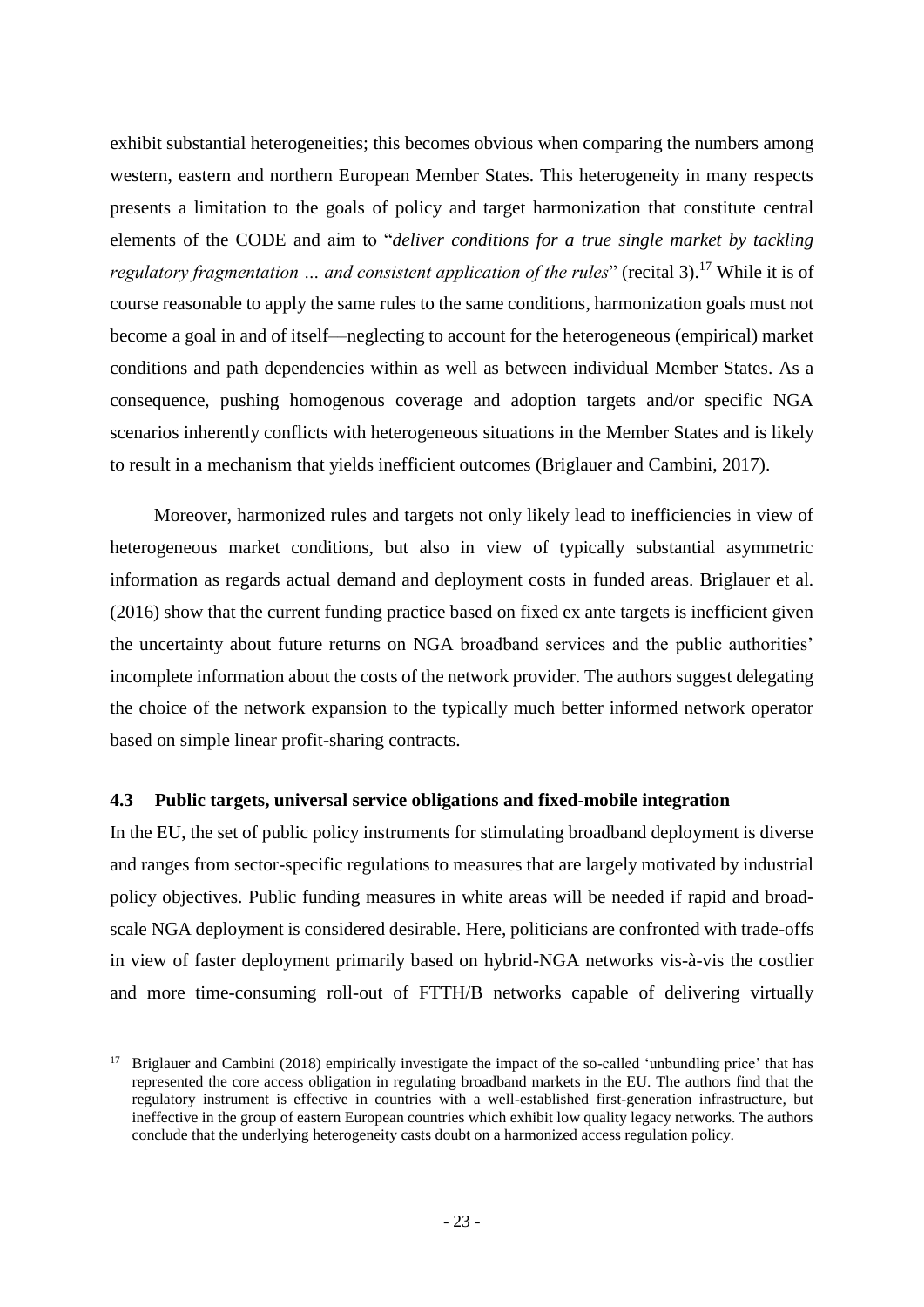unlimited bandwidth levels. Although sector-specific universal service regulations provide an alternative instrument that can be used to ensure ubiquitous broadband availability at socially desirable qualities and (uniform) price levels, this type of intervention has traditionally been used to mitigate the negative effects of social exclusion that especially occur due to digital divides between urban and rural and remote areas. Corresponding policies may be used to address specific externality issues, and serve to realize distributional concerns with provisions for basic 'safety net' Internet connectivity.<sup>18</sup> Although debates about broadband as a universal service are ongoing and several universal service regulations have already been implemented at the national level (Batura, 2016; Stocker and Whalley, 2017; 2018; Vogelsang, 2013), common to all such regulations is that the corresponding broadband targets deliver speeds that are way below the targets for high-speed broadband as specified by the EU. Targets for highspeed broadband substantially exceed safety net connectivity levels and are primarily driven by ambitious industrial policy objectives. Ideally, the latter are well-founded in terms of positive externalities.

Questions arise as to whether public policies should keep or abandon technological neutrality principles and prescribe specific technology choices. Section 2 has shown that broadband does not present a singular technological proposition but rather comprises an evolving range of heterogeneous access technologies that differ significantly in terms of their performance characteristics, capacity sharing, reliability and connectivity mode (i.e., fixed vs. mobile). Section 3 then described that existing network deployments vary considerably across different geographies. In the presence of cost diversity and vastly diverse revenue potentials across but also within EU Member States, the economics of broadband roll-out vary accordingly and are dynamically changing. For example, significant and ongoing technological advances in second-life copper/coax technologies and subsequently enhanced performance capabilities lead to a situation in which the incremental costs as well as the benefits of different migration scenarios may be changing rapidly. Absent empirical evidence that could inform and guide public policies, the ex-ante imposition of broadband targets that stipulate specific broadband

<sup>18</sup> Recital 194 of the CODE describes universal service as a "*safety net*", before going on to note that "*functional Internet access*" provides a basis for participation in the digital economy and society (European Commission, 2016a, p. 86).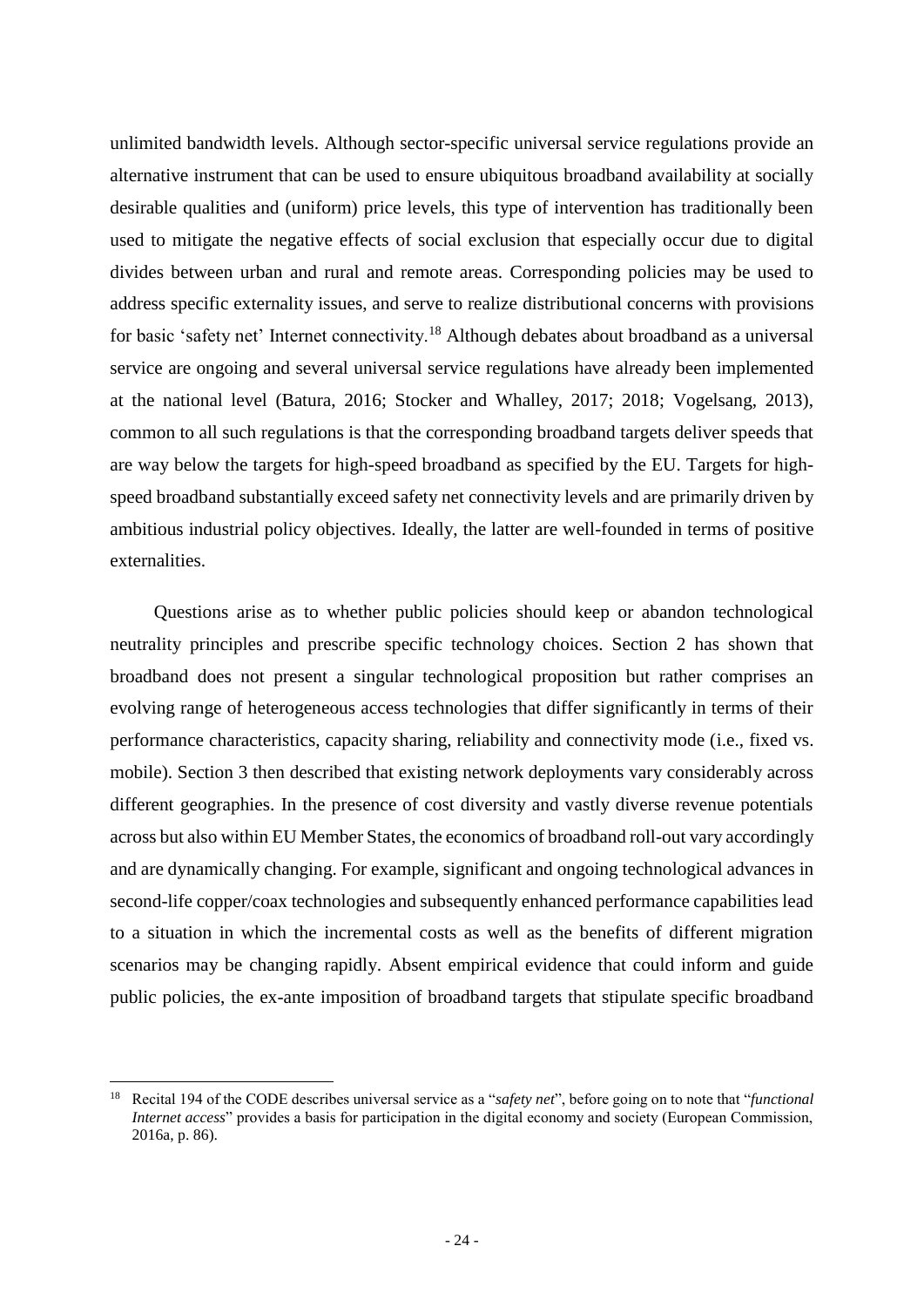performance targets or technology choices are, from an economic perspective, ad hoc outcomes of political institutions and likely inefficient.

Even if public broadband policies do not prescribe specific technology choices and rather impose technology-agnostic performance targets, direct implications for the set of technically eligible access technologies can be derived. While uniform performance targets at least partially neglect the heterogeneity of status quo deployments and corresponding path dependencies, the higher and more stringent the performance targets are defined the narrower the set of eligible access technologies (Stocker and Whalley, 2017, p. 24). Ambitious performance targets thus lead automatically to the exclusion of those access technologies that are technically incapable of delivering the targets. Interestingly in this respect, as was shown in Section 3, persistently low take-up rates indicate that low adoption on the demand side actually represents a major problem. This may indicate that overly ambitious and non-coordinated broadband investments may fail to deliver desired welfare gains. In fact, consumer experience and the marginal benefits of additional bandwidth may decline steeply (Stocker and Whalley, 2018; Bauer et al., 2015). Indeed, 'killer applications', which rely on gigabit connections (Kenny, 2015, pp. 16-17), do not yet exist.

This may raise some specific problems. Corresponding proactive strategies may aim to address 'vertical' coordination problems between different but complementary innovations and related 'chicken-and-egg'-like situations.<sup>19</sup> Broadband policies may aim to resolve such coordination problems on the basis of proactive and ambitious broadband targets to provide a functional platform ecosystem that facilitates and fosters downstream innovations and are capable of flexibly adapting to a rapidly evolving set of demands. Despite uncertainties regarding a future (unknowable) set of relevant applications and the welfare gains attached to them, proactive public policy targets may be derived from the demands of an existing or anticipated set of socially desirable content and application services. Similarly, targets may reflect political promises to facilitate the ubiquitous delivery of specific industry applications such as innovative IoT-related applications like automated connected cars or eHealth (European

<sup>19</sup> For a more generic discussion of relevant coordination problems in the context of complementary innovations, see Bauer and Knieps (2018, pp. 174-175). See also the insightful discussion provided in Middleton (2003) who argues that the value of broadband must not be narrowly attributed to, or derived from, the existence of a "single killer application".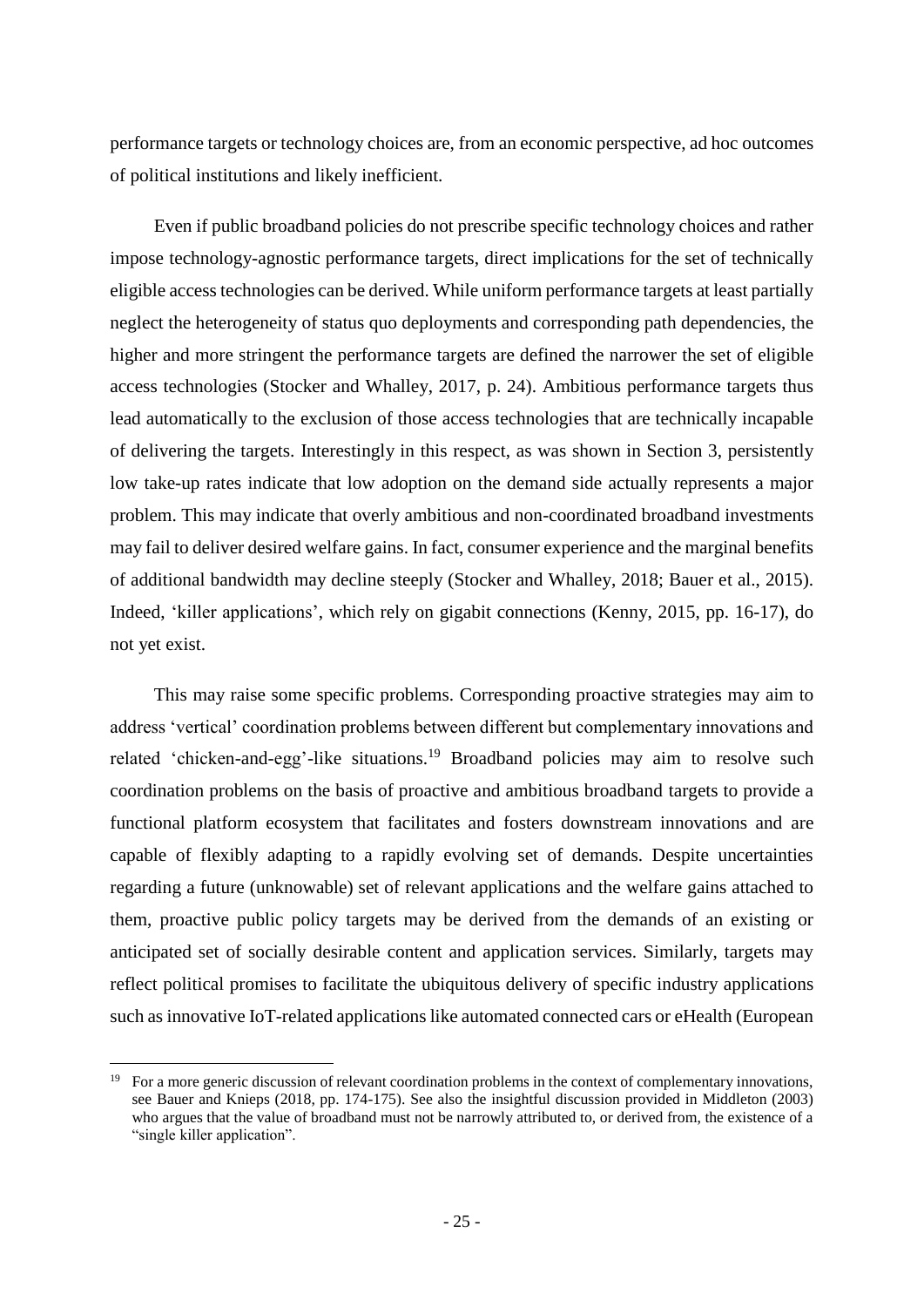Commission, 2016a, Recitals 12; 103). From an economic perspective, application-specific broadband targets conflict with market-driven innovation paths and are, as a result, likely to be inefficient. Rather, they reflect the dominant narratives underlying specific applications or policymakers' specific visions of how the ecosystem should look like rather than the actual welfare gains sought.

Closely related to the issues discussed above are more generic problems. For example, considering the tremendously dynamic and heterogeneous cost and demand side conditions across as well as within EU Member States, problems of asymmetric information may arise. In this respect, Briglauer et al. (2016) describe that it seems rather unlikely that a public authority is better informed about the technological upgradability and economic scalability of specific access technologies than the broadband providers building and operating these infrastructures. Broadband targets may further reflect the outcomes of the games being played by different and often competing stakeholders (Stocker and Whalley, 2017). Similarly, the promise of public funding may have the unintended consequence of stifling or even crowding out (private sector) investment as broadband providers may be incentivized to play a 'waiting game' to strategically increase the share of public funding they receive (Valletti, 2016, p. 15).

Furthermore, broadband targets may raise multi-faceted coordination problems that arise in the course of infrastructure-sharing. Policies that can appropriately address these coordination problems are essential for facilitating the cost-efficient delivery of broadband targets. More specifically, there are several types of cost synergies that can only be exploited through coordinated policy approaches. The (re)use of legacy network infrastructures as well as access to passive infrastructure elements constitute essential components in the cost-efficient path towards achieving broadband targets. In addition to using existing infrastructure elements of telecommunications and CATV networks, additional possibilities for infrastructure-sharing with traditional utility and transportation networks should be exploited.<sup>20</sup>

Lastly, cost synergies between fixed and 5G become increasingly important in the context of fixed-wireless convergence (Body of European Regulators for Electronic Communications,

<sup>&</sup>lt;sup>20</sup> See the comprehensive study by Godlovitch et al. (2018). Among other things, they provide an overview of the various infrastructure sharing models and also describe case studies in the EU.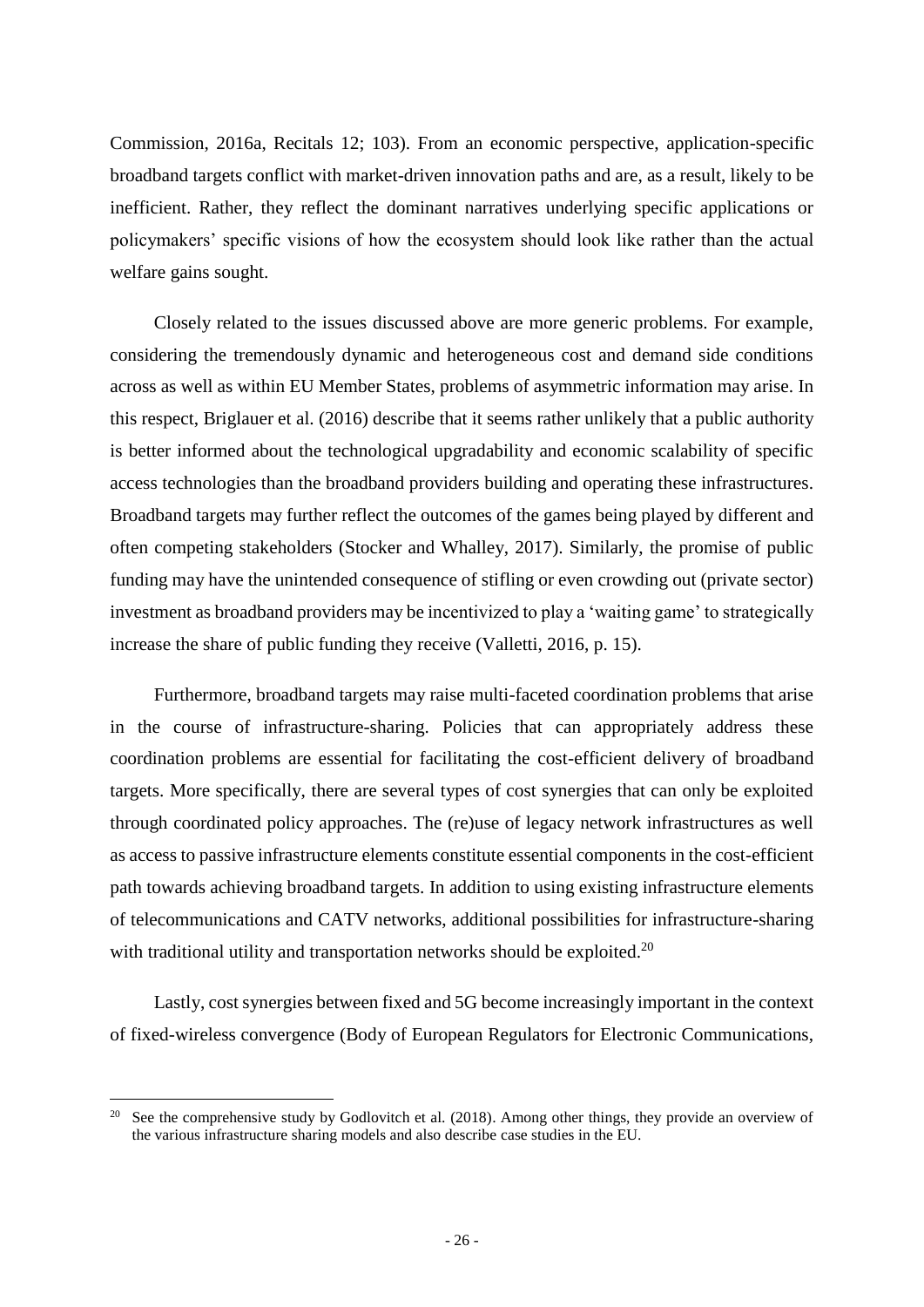2017), though the benefits of coordination between fixed and mobile investment strategies need to be recognized and realised. Sharing fibre-based backhaul infrastructures for 5G delivery should be used to ensure cost efficiency (Ofcom, 2018, pp. 25-27). That being said, path dependencies shape the degree to which sharing potentials exist and imply a geographical diversity of sharing potentials and coordination problems. While corresponding cost advantages can be rather conveniently exploited in those areas where the footprints of fibre and mobile overlap (e.g. in urban areas), in rural or remote 'mobile only' areas dual but integrated public policy approaches need to address more complex coordination problems to leverage the cost synergies associated with integrated roll-out strategies of fixed and mobile broadband infrastructures.

#### <span id="page-27-0"></span>**4.4 Generic policy guidance for technological neutrality decision making**

Based on the discussion in the previous sections, [Figure 7](#page-29-0) provides a summarizing flow chart that could provide guidance for policy decision-making regarding the role and economic desirability of technological neutrality. The flow chart figure is divided into several phases reflecting the different stages involved in the decision-making process. It begins with the initial target setting phase representing political outcomes at both the EU and national level.

In Phase I, broadband targets are set and introduced via public policies for high-speed broadband. Generally speaking, these typically focus on access technologies that are capable of meeting (expected) future demands(Section 2). Importantly, both the set of relevant dimensions of exogenously defined targets, as well as their specifications are determined within the political decision-making process outside the relevant markets and have a direct impact on the set of eligible access technologies. It is unsurprising that the specification of more challenging targets narrows the set of eligible access technologies. In this context, the targets may implicitly favour more fibre-based access technologies and thus – even though indirectly – to a certain extent also the scope of technological neutrality in Phase  $II^{21}$ .

<sup>&</sup>lt;sup>21</sup> There are many dimensions that describe the stringency of broadband targets, for example, data rates (including symmetry of up- and downstream data rates; in the context of broadband policies, data rates are often referred to as 'speed'), reliability, or jitter and latency. See, in this context, the discussion provided in Stocker and Whalley (2017, p. 24).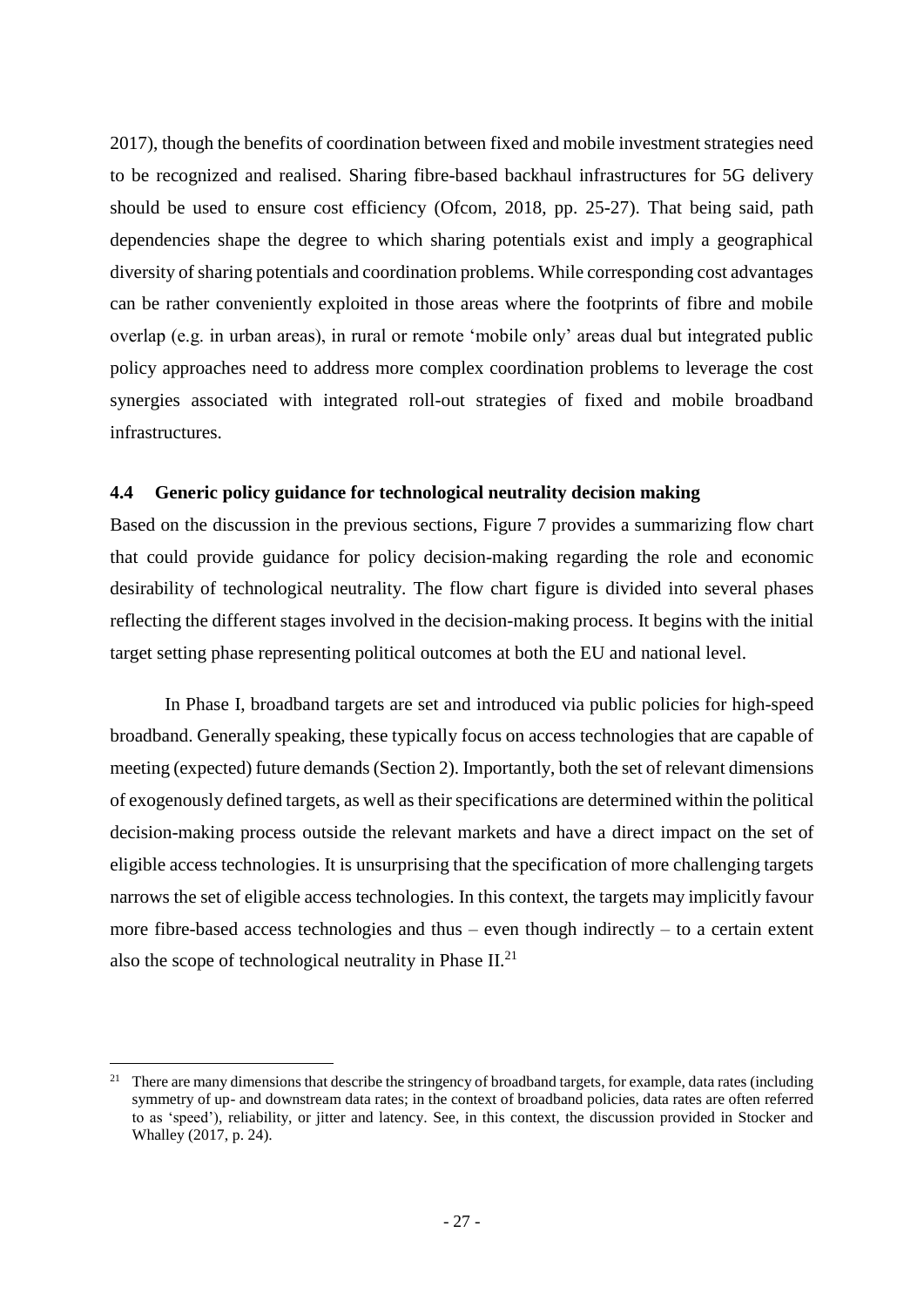Given these targets and the de facto scope of technological neutrality, policy makers should – in line with the discussion in Section  $4$  – assess the relevance of externalities underlying eligible access technologies, the extent of path dependencies, upgradability and scalability of hybrid NGA networks and market uncertainties as well as of local (geographical) heterogeneities in Phase III. In this phase, policy makers should first assess the actual extent of externalities related to eligible and de facto favoured access technologies. This is important as policy interventions in terms of defining public policy targets presupposes substantial market failure in the first place. Policy makers should then assess the extent of the availability and technological state of existing infrastructures and both their upgradability and scalability. The reason why we have introduced this factor before assessing technological and demand uncertainties is that the former is easier to assess whereas the latter arguably presents a far more challenging task. Finally, if the previous factors indicate that abandoning technological neutrality is socially desirable, policy makers should then assess the extent of regional heterogeneity. As was shown in Section 3, costs may vary substantially across different regions. This might also be true for path dependencies as described in Section 4.2. Depending on the geographical heterogeneity, geographically differentiated roll-out scenarios (e.g., favouring FTTH/B deployment in low cost urban areas only) might be required.

In Phase IV, public policy recommendations as regards the desirability of technological neutrality can be derived. The final decision to keep technological neutrality might also be indicative of the need to re-specify the initial set of eligible access technologies. In cases where empirical evidence suggests ex post that externalities are, in fact, minor, this also calls into question the need to have exogenously and pre-defined policy targets in the first place. The absence of externalities, and hence absence of associated market failure, rather suggests letting quality parameters be endogenously determined by competitive market dynamics. Public funding is in this case restricted to address distributional concerns related to universal service obligations requiring basic connectivity for the poor and in high-cost areas.

It is worth noting that although the binary nature (Yes/No) of the individual decision points is simplistic, it points to the need for rational decision-making on the basis of sufficient empirical evidence on all factors to be assessed in Phase III.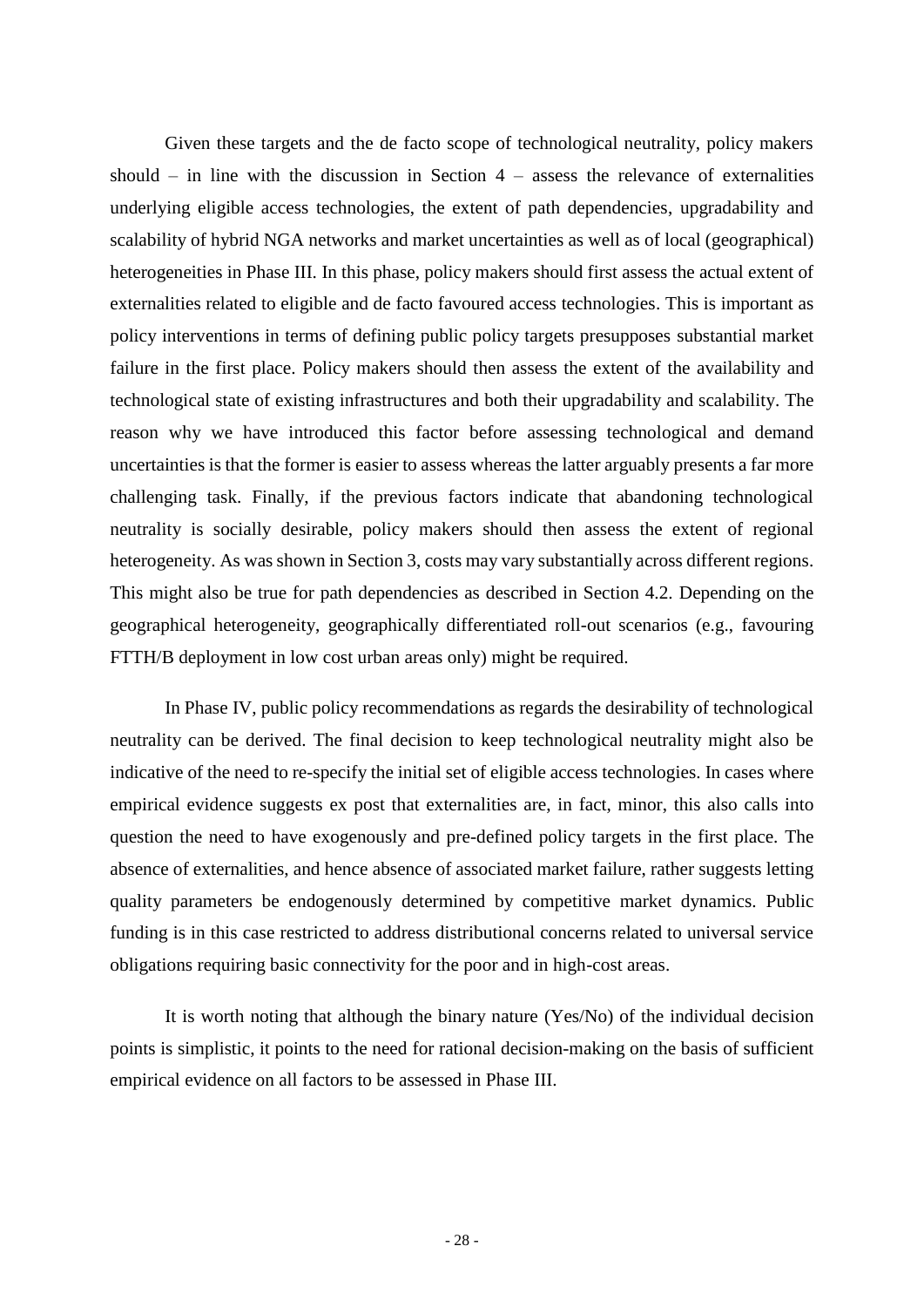

<span id="page-29-0"></span>**Figure 7: Technological neutrality policy-making process**

Source: Authors' own presentation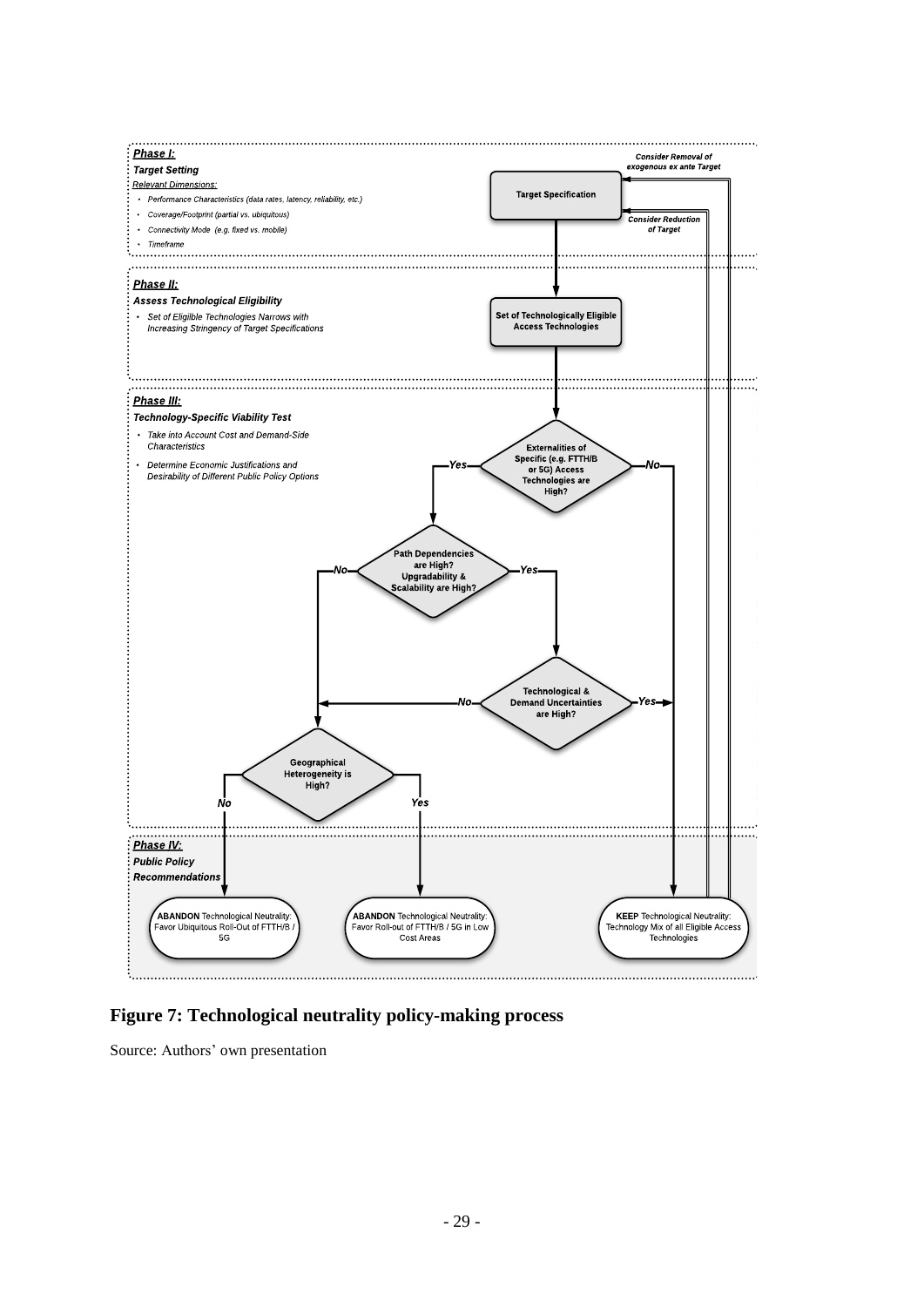# <span id="page-30-0"></span>**5 Conclusions**

This paper has focused on technological neutrality within the context of the policy targets that the EU has adopted. These targets, initially outlined in 2010 and subsequently updated in 2016, reflect a rather simple objective: to ensure that everyone has access to high-speed Internet. Not only will this widespread access maximise the socio-economic benefits that will occur, but it will also encourage innovative activity across many different sectors. However, achieving this 'simple' objective is not straightforward. First of all, there is a need to encourage investment. While it is tempting to focus on 'new' investment, which expands networks into new areas or reflects new technological developments like 5G, it is also necessary to remember that investment is needed to upgrade existing infrastructures.

The upgrade of existing infrastructures, and perhaps their expansion, will differ between Member States. As we have shown, broadband infrastructures differ between Member States, reflecting the complex and dynamic interaction that occurs between a series of path dependencies subject to substantial heterogeneity. This complex and dynamic interaction limits the ability of the EU to mandate a harmonized approach, as, quite simply, circumstances are different between Member States to such an extent that adopting a 'one solution fits all' approach will be sub-optimal. Thus, Member States need flexibility to implement initiatives, appropriate to their own specific context, which enables them to achieve the objectives set by the EU. This, in turn, goes against setting precise pan-EU targets such as specific speeds or the availability of certain technologies by some date in the near future. Most of the national broadband plans in Member States, however, directly adopt EU targets, with only a handful of Member States setting coverage goals below 100% (European Commission, 2017, p. 40) in view of disproportionally increasing costs to cover very remote areas.

Under the current market conditions, the key role to be played by technological neutrality is achieving the objectives but not prescribing the means of doing so. Having said this, technological neutrality is challenged by objectives favouring FTTH/B based gigabit connectivity and 5G which directly attentions towards specific technologies. In other words, implicit within the targets is the need for an underlying infrastructure that contains a largest possible proportion of fibre. With respect to 5G, Member States will 'naturally' gain an extensive fibre infrastructure as this underpins the (smaller and more numerous) cell sites that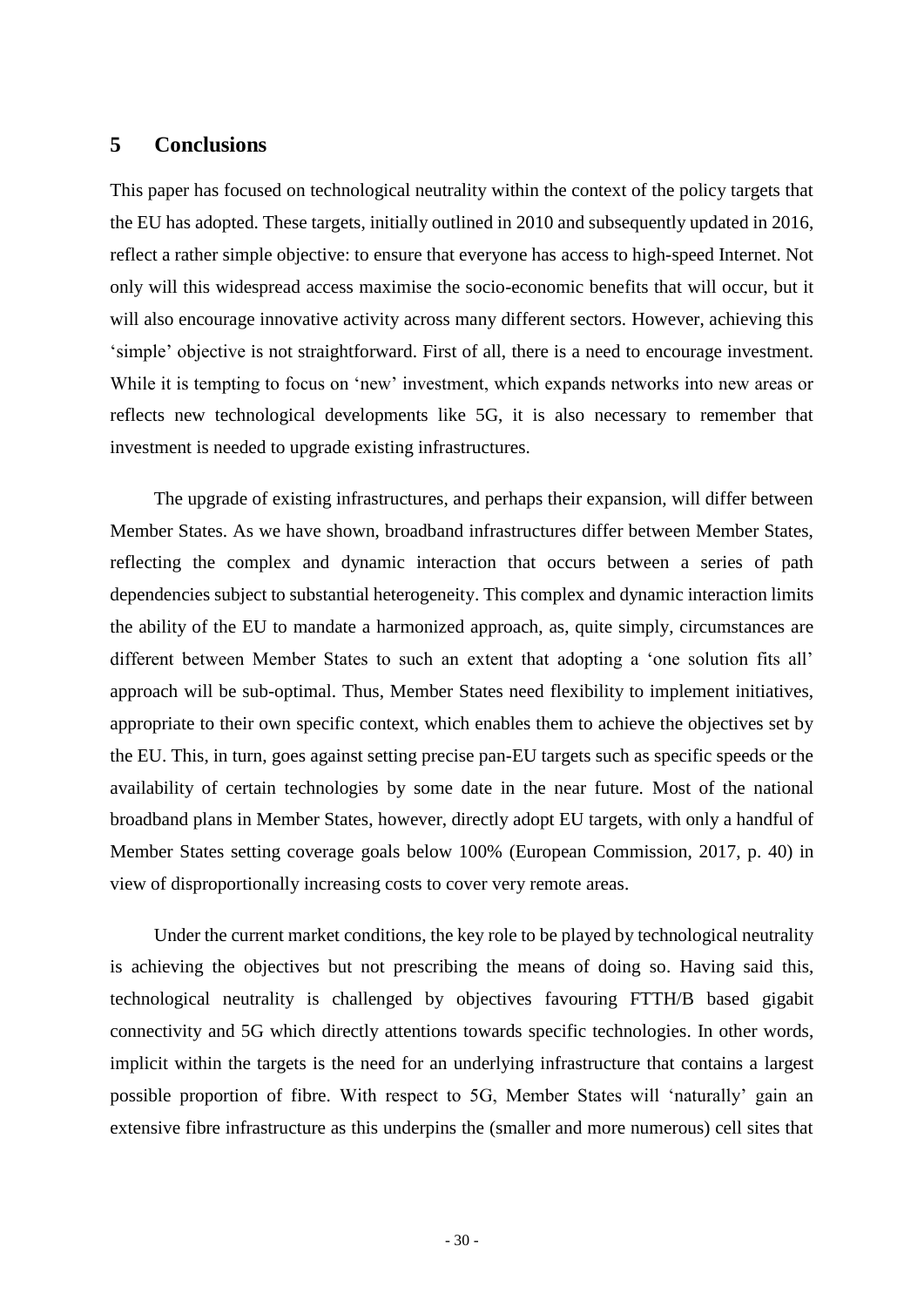are required as this new generation of wireless technologies is adopted. It is currently unclear which NGA architecture is best suited in terms of optimal migration paths and fixed-mobile integration in local access networks. The latter remain subject to high market uncertainties and asymmetric information towards deployment costs. Against this background, it seems rather unlikely that a 'social planner' (a role that is played by the policymakers when deciding on broadband targets) is better informed than (active) broadband providers, in particular, when considering the tremendous complexity and heterogeneity within and between Member States. Even more generally, public policy interventions that aim at picking specific technologies as 'winners' can only be economically justified from a welfare perspective, if market-driven network evolution demonstrably yields inferior and thus undesirable market outcomes.

Notwithstanding the improvements in speed and other quality parameters that have occurred in recent years, those Member States that rely on copper and cable-based networks for broadband access are faced with a dilemma: should operators continue with implementing technological improvements to squeeze ever more out of their existing legacy infrastructures, or should they be encouraged to include ever more fibre in their networks and set corresponding policy targets? Our analysis has identified the series of key factors, with their interdependencies guiding a rationale decision making process. These key factors are

- the extent of externalities related to deployment a specific NGA access technology;
- the extent of legacy-based path dependencies, upgradability and scalability of hybrid NGA infrastructure;
- the extent of technological and demand-side market uncertainties; and,
- the extent of market heterogeneities within and across Member States.

Future research should focus on gathering reliable empirical evidence on the relevance of each of these key factors.

If Members States want to incentivise operators, then technological neutrality, which does not specify how targets should be achieved, is arguably an attractive way forward. It is, however, problematic to implement when the EU on the one hand and national politicians on the other, talk about specific technologies (e.g., 5G or FTTH/B) or speeds (as exemplified by the use of terms like 'Gigabit society'). Such discussions promote a certain technological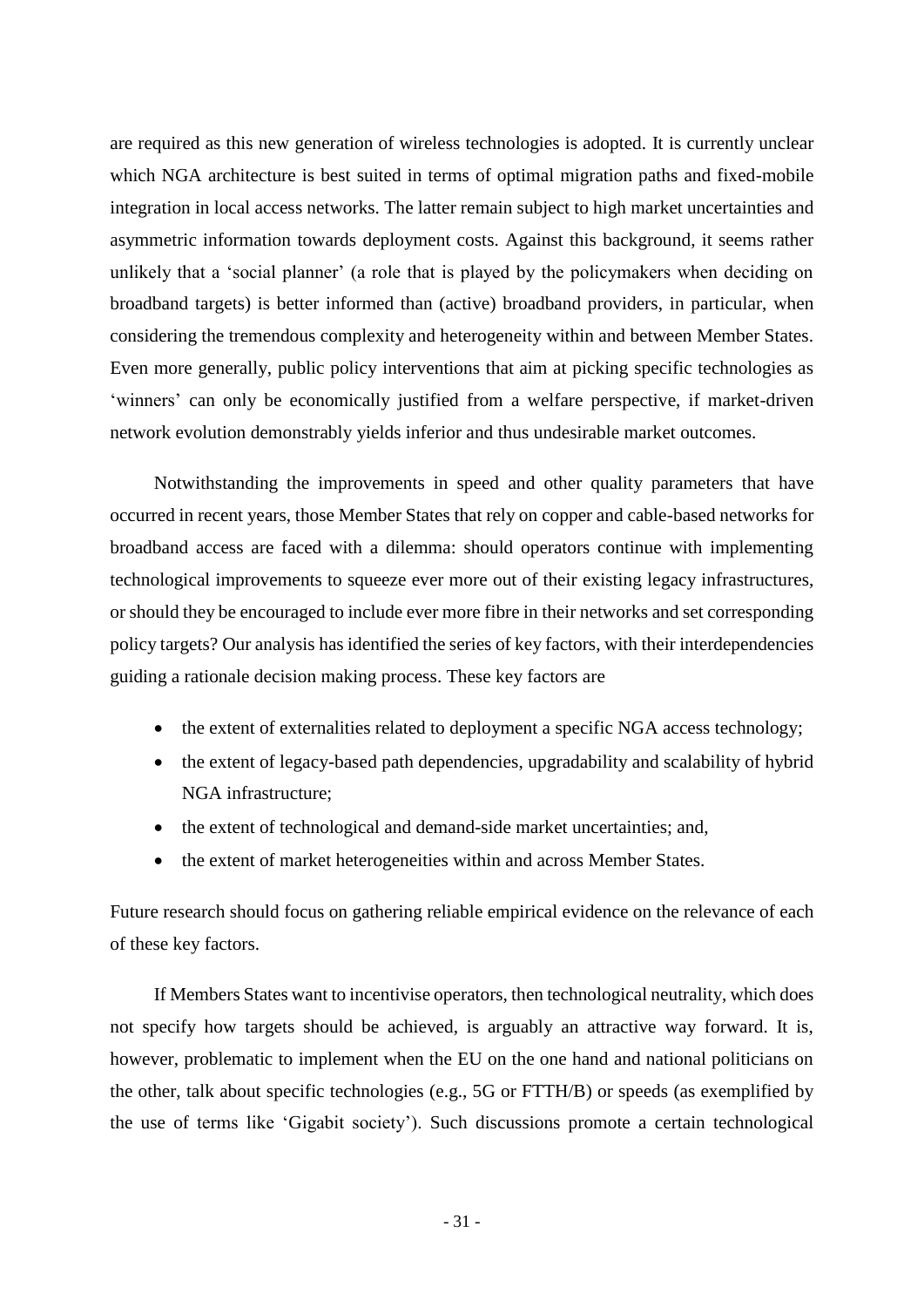solution to achieve policy objectives, thereby suggesting that the role of technological neutrality is likely to be de facto limited as long as the EU remains attracted and committed to such targets.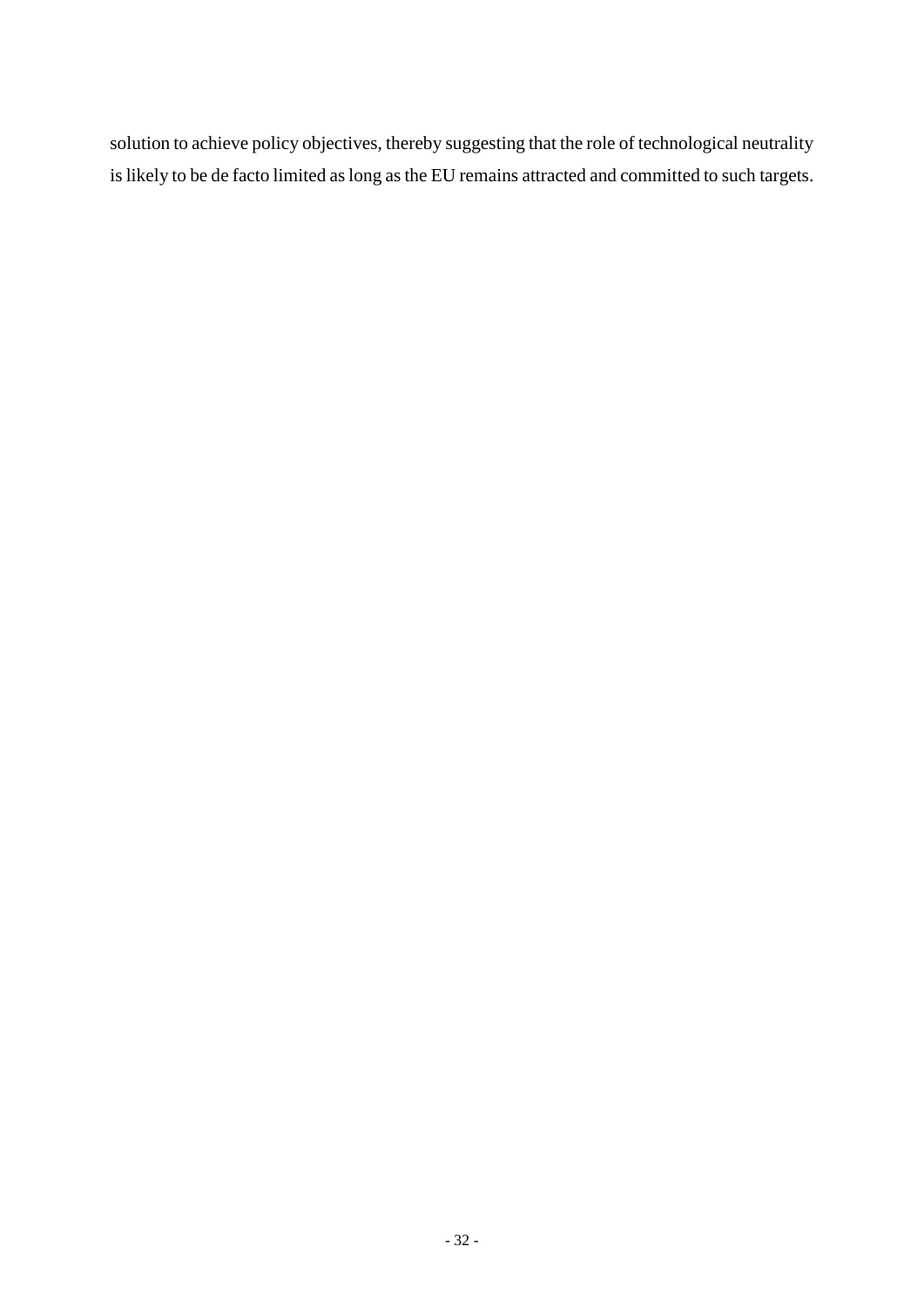# **References**

- Accenture (2017). Smart Cities: How 5G Can Help Municipalities Become Vibrant Smart Cities, available at: https://www.accenture.com.
- Adtran (2018). 5G and Next Generation FTTH: A Symbiotic Relationship, White Paper, February, available at: https://www.adtran.com.
- Ai, Y., Peng, M. & Zhang, K. (2018). Edge Computing Technologies for Internet of Things: A Primer. *Digital Communications and Networks* 4(2), 77-86.
- Arthur, W.B. (1989). Competing Technologies and Lock-in by Historical Small Events. *The Economic Journal* 99(394), 116-131.
- Bai, Y. (2017). The Faster, the Better? The Impact of Internet Speed on Employment. *Information Economics and Policy* 40, 21-25.
- Batura, O. (2016). *Universal Service in WTO and EU Law – Liberalisation and Social Regulation in Telecommunications*, Springer: Heidelberg, Germany.
- Bauer, J.M. & Knieps, G. (2018). Complementary Innovation and Network Neutrality. *Telecommunications Policy* 42(2), 172-183.
- Bauer, S., Lehr, W.H., & Hung, S. (2015). Gigabit Broadband, Interconnection, Propositions and the Challenge of Managing Expectations. *TPRC 43: The 43rd Research Conference on Communication, Information and Internet Policy Paper*. Available at SSRN: <https://ssrn.com/abstract=2586805> or [http://dx.doi.org/10.2139/ssrn.2586805.](https://dx.doi.org/10.2139/ssrn.2586805)
- Begen, A.C. & Timmerer, C. (2017). Adaptive Streaming of Traditional and Omnidirectional Media. *ACM SIGCOMM Tutorial* 21-25 August, Los Angeles, CA.
- Bertschek, I., Briglauer, W., Hüschelrath, K., Kauf, B. & Niebel, T. (2016). The Economic Impacts of Broadband Internet: A Survey. *Review of Network Economics* 14(4), 201-227.
- Body of European Regulators for Electronic Communications (2017). *BEREC Report on the convergence of fixed and mobile networks*, 6 October, BoR (17) 187, Brussels.
- Bresnahan, T.F. & Trajtenberg, M. (1995). General purpose technologies: Engines of growth?. *Journal of Econometrics* 65(1), 83-108.
- Briglauer, W. (2014), The Impact of Regulation and Competition on the Adoption of Fiberbased Broadband Services: Recent Evidence from the European Union Member States, *Journal of Regulatory Economics* 46, 51-79.
- Briglauer, W. & Cambini, C. (2017). The Role of Regulation in Incentivizing Investment in New Communications Infrastructure, Report prepared for Deutsche Telekom, available at: http://ftp.zew.de/pub/zew-

docs/gutachten/BriglauerCambiniDeutscheTelekomApril2017.pdf.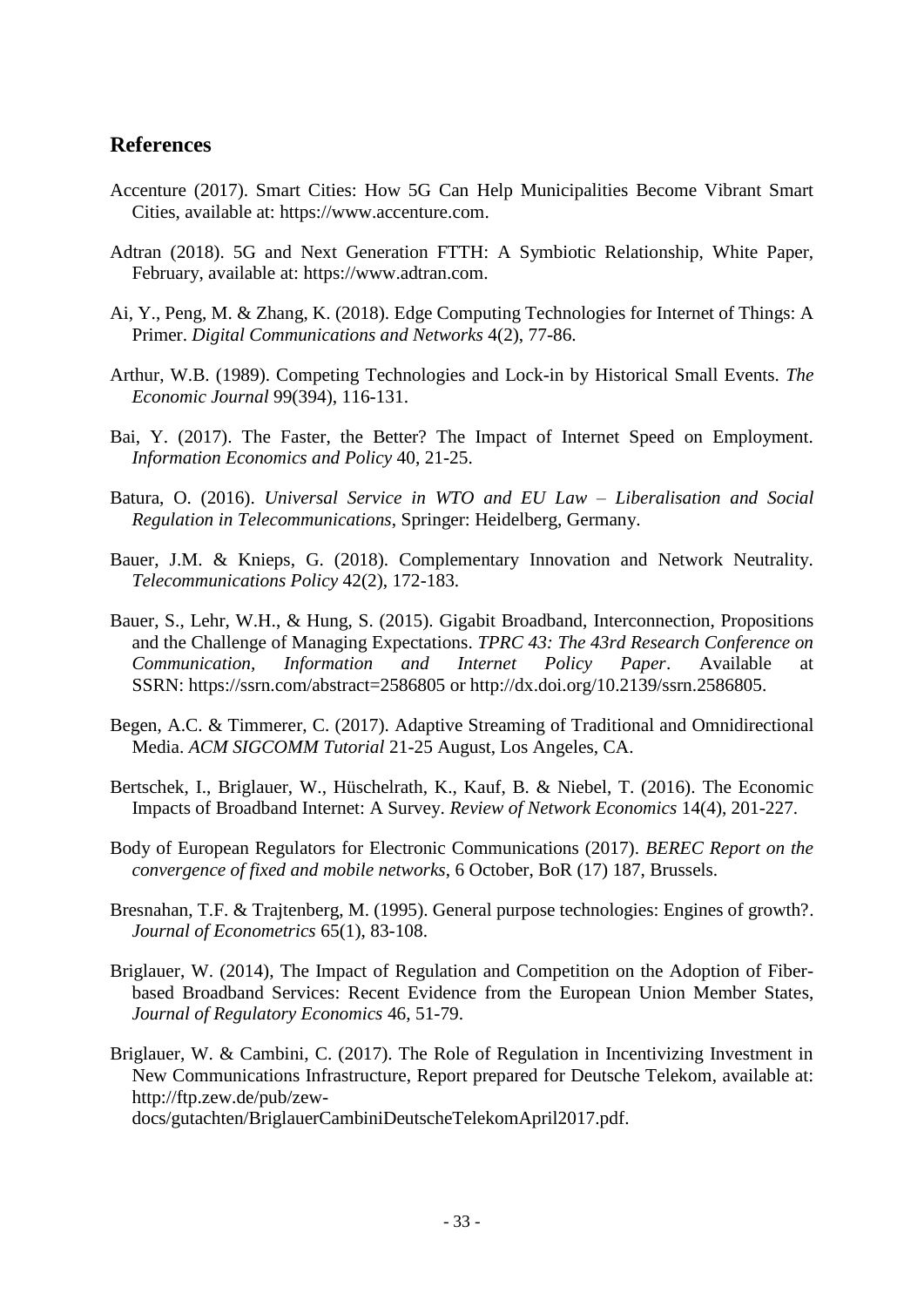- Briglauer, W., & Cambini, C. (2018). Promoting Consumer Migration to New Communications Technology: Does Regulation Affect the Digital Gap?, *Industrial and Corporate Change*, forthcoming.
- Briglauer, W. & Gugler, K. (2018). Go for Gigabit? First Evidence on Economic Benefits of High-Speed Broadband Technologies in Europe, *Journal of Common Market Studies*, forthcoming.
- Briglauer, W., Holzleitner, C., & Vogelsang, I. (2016). The Need For More Efficient Public Funding of New Communications Infrastructure in EU Member States, *Information Economics and Policy* 36, 26-35.
- Briglauer, W., Camarda, E. & Vogelsang, I. (2017). Path Dependencies versus Efficiencies in Regulation: Evidence from 'Old' and 'New' Broadband Markets in the EU, working paper, available at: [https://papers.ssrn.com/sol3/papers.cfm?abstract\\_id=3050661.](https://papers.ssrn.com/sol3/papers.cfm?abstract_id=3050661)
- Cave, M., & Feasey, R. (2017). Policy towards competition in high-speed broadband in Europe, in an age of vertical and horizontal integration and oligopolies. Project report, Centre on Regulation in Europe.
- Cave, M. & Shortall, T. (2016). Technological neutrality, targets, and competition objectives. In: The Future of Broadband Policy: Public Targets and Private Investments, Florence School of Regulation, Florence.
- Cisco (2018). SKBroadband Sets Speed Record in Korea with Its Gigabit Broadband Service Powered by Cisco. Press Release, 5 June, available at: https://newsroom.cisco.com
- Claffy, kc, Huston, G. & Clark, D.D. (2018). Workshop on Internet Economics (WIE2017) Final Report. *ACM SIGCOMM Computer Communication Review* 48(3), 42-45.
- Clark, D.D., Lehr, W., Bauer. S., Faratin, P., Sami, R. & Wroclawski, J. (2006). Overlay Networks and the Future of the Internet. *Communications & Strategies* 63(3), 109-129.
- Coomans, W., Moraes, R., Hooghe, K., Duque, A., Galaro, J., Timmers, M., van Wijngaarden, A., Guenach, M. & Maes, J. (2015). XG-fast: the 5th generation broadband, *[IEEE](https://www.researchgate.net/journal/0163-6804_IEEE_Communications_Magazine)  [Communications Magazine](https://www.researchgate.net/journal/0163-6804_IEEE_Communications_Magazine)* 53(12), 83-88.
- Crandall, R. W., Eisenach, J. A., & Ingraham, A. T. (2013). The long-run effects of copperloop unbundling and the implications for fiber. *Telecommunications Policy 37*(4), 262-281.
- David, P.A. (1985). Clio and the economics of QWERTY. *American Economic Review* 75(2), 332-337.
- David, P.A. (2007). Path Dependence: A Foundational Concept for Historical Social Science. *Cliometrica* 1(2), 91-114.
- DotEcon and Axon (2018). Study on Implications of 5G Deployment on Future Business Models. No BEREC/2017/02/NP3, 14 March, A Report by DotEcon Ltd and Axon Partners Group, BoR (18) 23, Brussels.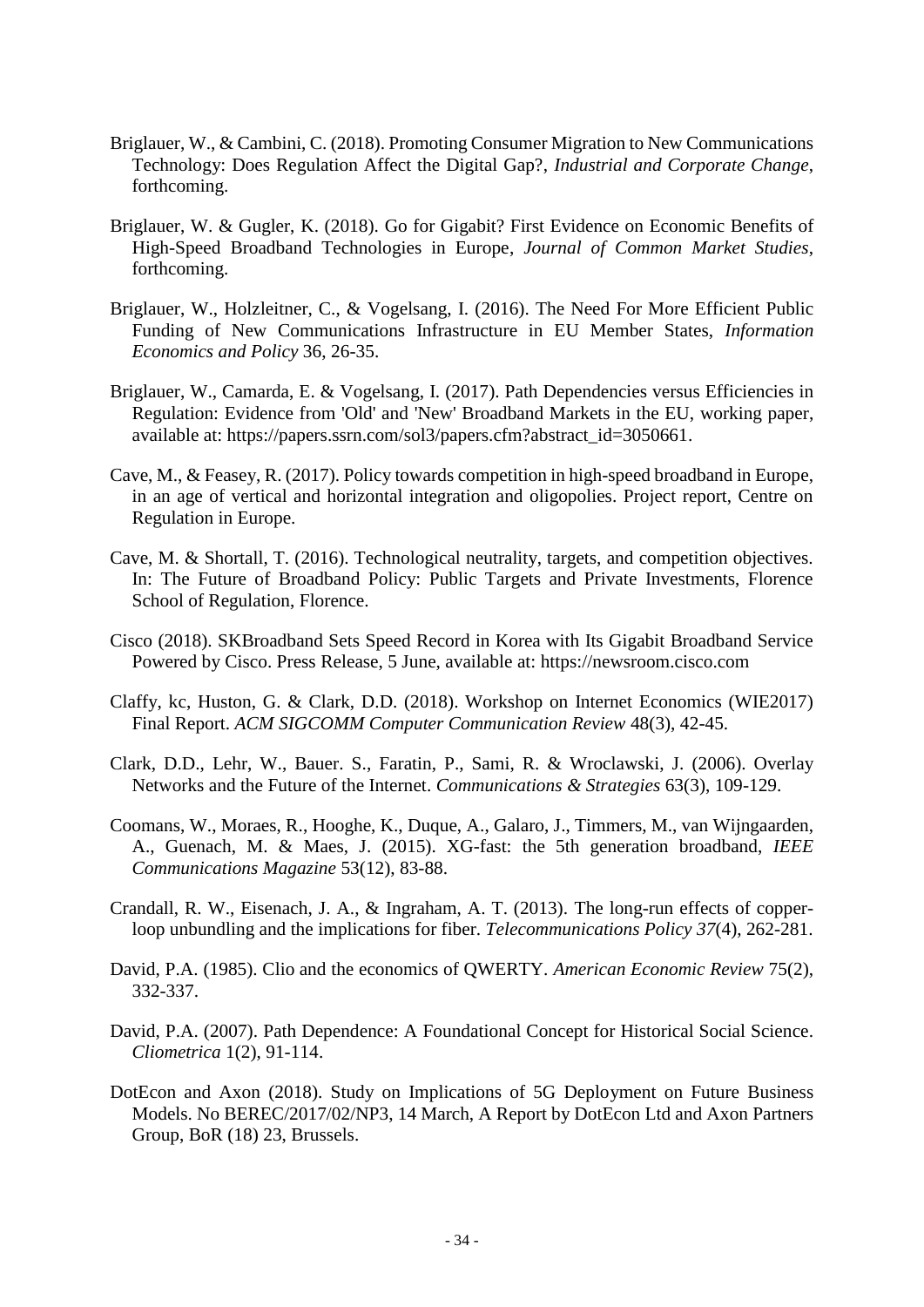European Commission (2009). Directive 2002/21/EC on a common regulatory framework for electronic communications networks and services (Framework Directive) as amended by Directive 2009/140/EC and Regulation 544/2009, Brussels.

European Commission (2010). A Digital Agenda for Europe, COM (2010) 245, Brussels.

- European Commission (2014). Commission Recommendation on relevant product and service markets within the electronic communications sector susceptible to ex ante regulation in accordance with Directive 2002/21/EC of the European Parliament and of the Council on a common regulatory framework for electronic communications networks and services, explanatory note, SWD(2014) 298, Brussels.
- European Commission (2016a). Proposal for a Directive of the European Parliament and of the Council establishing the European Electronic Communications Code (Recast), COM/2016/0590 final - 2016/0288 (COD), Brussels.
- European Commission (2016b). Connectivity for a Competitive Digital Single Market Towards a European Gigabit Society, SWD (2016) 300 final, Brussels.
- European Commission (2016c). 5G for Europe: An Action Plan, Communication from The Commission to the European Parliament, the Council, the European Economic and Social Committee and the Committee of the Regions, COM(2016) 588 final, Brussels.
- European Commission (2017). Europe's Digital Progress Report 2017, Brussels, available at: https://ec.europa.eu/digital-single-market/en/news/europes-digital-progress-report-2017.
- European Commission (2018). Digital Single Market: EU negotiators reach a political agreement to update the EU's telecoms rules, Press Release, 6 June, Brussels.
- Fabling, R., & Grimes, A. (2016). Picking up speed: Does ultrafast broadband increase firm productivity?. Motu working paper 16-22.
- Florence School of Regulation (2016). *The Future of Broadband Policy: Public Targets and Private Investments*, A Report by the Florence School of Regulation Communications and Media for the Public Consultation on the Needs for Internet Speed and Quality Beyond 2020, Florence.
- Florence School of Regulation (2017). The Future of Broadband Policy, Part 2: Technological Neutrality, Path Dependency and Public Financing, A Report By The Florence School Of Regulation, Communications & Media Area, Florence.
- FTTH Council Europe (2018). FTTH Handbook, Edition 8, D&O Committee, revision date: 13 February 2018, available at: http://www.ftthcouncil.eu.
- Godlovitch, I., Henseler-Unger, I. & Stumpf, U. (2015). Competition & investment: An analysis of the drivers of superfast broadband. *WIK-Consult, study for OFCOM*. Bad Honnef.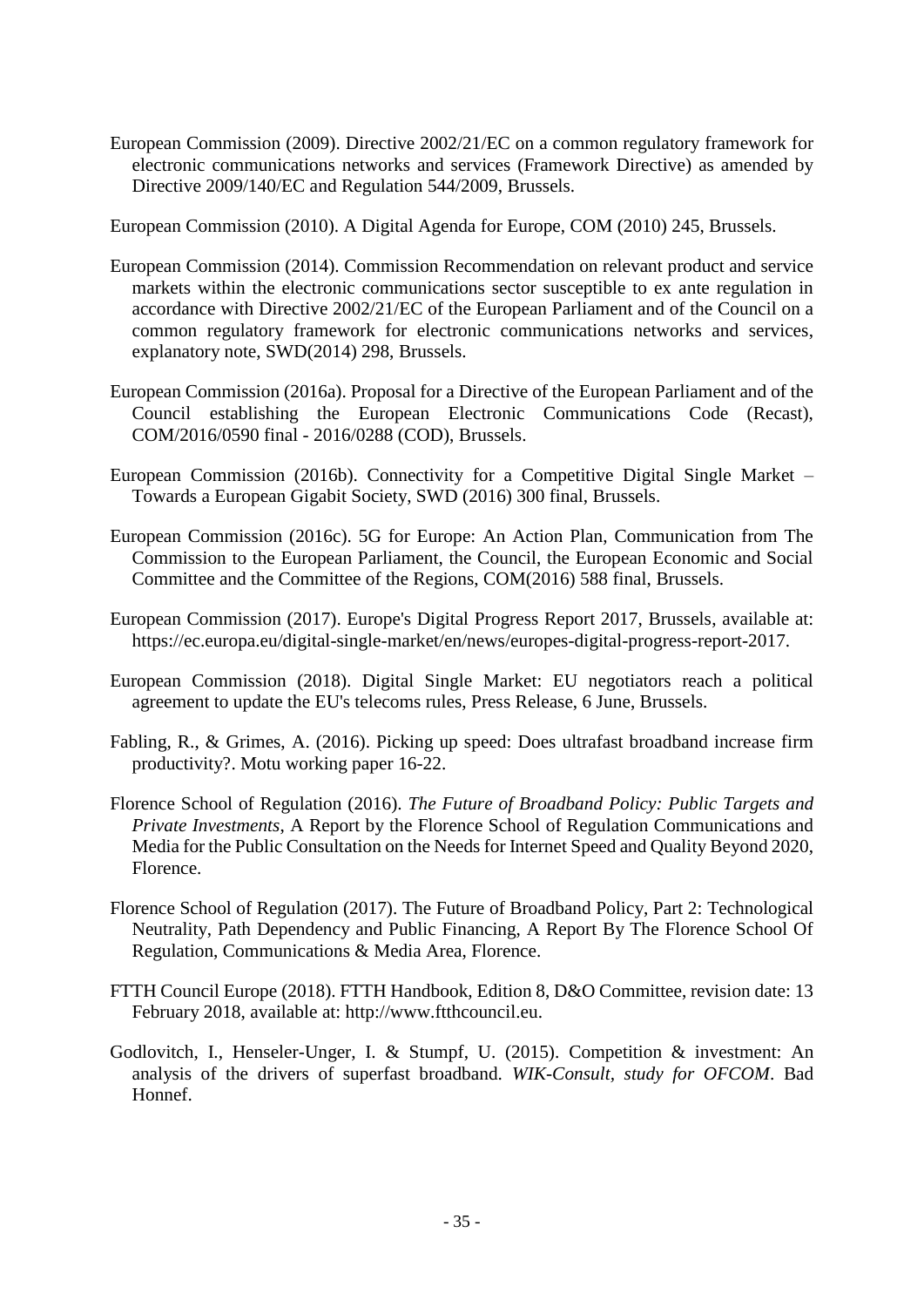- Godlovitch, I., Plueckebaum, T., Kroon, P., Wissner, M., Batura, O., Hausemer, P., Vincze, M., Held, C., Schäfer, S. & Juskevicius, R. (2018). Study on Implementation and monitoring of measures under Directive 61/2014 Cost Reduction Directive. *SMART 2015/0066*, Final Report, A study prepared for the European Commission DG Communications Networks, Content & Technology, European Commission, Brussels.
- Grajek, M. & Kretschmer, T. (2009). Usage and diffusion of cellular telephony, 1998-2004. *International Journal of Industrial Organization* 27, 238-249.
- Huston, G. (2017). The Rise and Rise of Content Distribution Networks. Presentation at the  $8<sup>th</sup>$ Workshop on Internet Economics (WIE 2017), 13-14 December, San Diego, CA.
- Kenny, R. (2015). Exploring the costs and benefits of FTTH in the UK, March, Nesta, London.
- Knieps, G. (2017). Internet of Things and the Economics of Smart Sustainable Cities. *Competition and Regulation in Network Industries* 18 (1-2), 115-131.
- Knieps, G. & Zenhäusern, P. (2015). Broadband Network Evolution and Path Dependency. *Competition and Regulation in Network Industries* 16(4), 335-353.
- Linthicum, D. (n.d.). Edge Computing vs. Fog Computing: Definitions and Enterprise Uses, available at: www.cisco.com.
- Littmann, D., Wigginton, C., Wílson, P., Haan, B. & Fritz, J. (2017). Communications Infrastructure Upgrade: The Need for Deep Fiber, available at: https://www2.deloitte.com.
- Middleton, C.A. (2003). What if there is no Killer Application? An Exploration of a Usercentric Perspective on Broadband. *Journal of Information Technology* 18(4), 231-245.
- OECD (2008). Broadband and the Economy. Ministerial Background Report, DSTI/ICCP/IE(2007)3/FINAL, available at: www.oecd.org.
- Ofcom (2018). Enabling 5G in the UK, 9 March, OFCOM, London.
- Parcu, P. L. (2016). Policy suggestions on fast and ultra-fast broadband targets for the European Commission, In: The Future of Broadband Policy: Public Targets and Private Investments, A Report by the Florence School of Regulation Communications and Media, Florence.
- Schultze, S.J. & Whitt, R.S. (2016). The Internet as a complex layered system, in: Bauer, J.M. & Latzer, M. (eds.) *Handbook on The Economics of The Internet*, Edward Elgar: Cheltenham, 55-71.
- Stocker, V., Smaragdakis, G., Lehr, W. H., & Bauer, S. (2017). The growing complexity of content delivery networks: Challenges and implications for the Internet ecosystem. *Telecommunications Policy* 41(10), 1003-1016.
- Stocker, V. & Whalley, J. (2017). Who Replies to Consultations, and What Do They Say? The Case of Broadband Universal Service in the UK. Paper presented at the  $28<sup>th</sup>$  European Regional ITS Conference, Passau, Germany, 30 July-2 August.